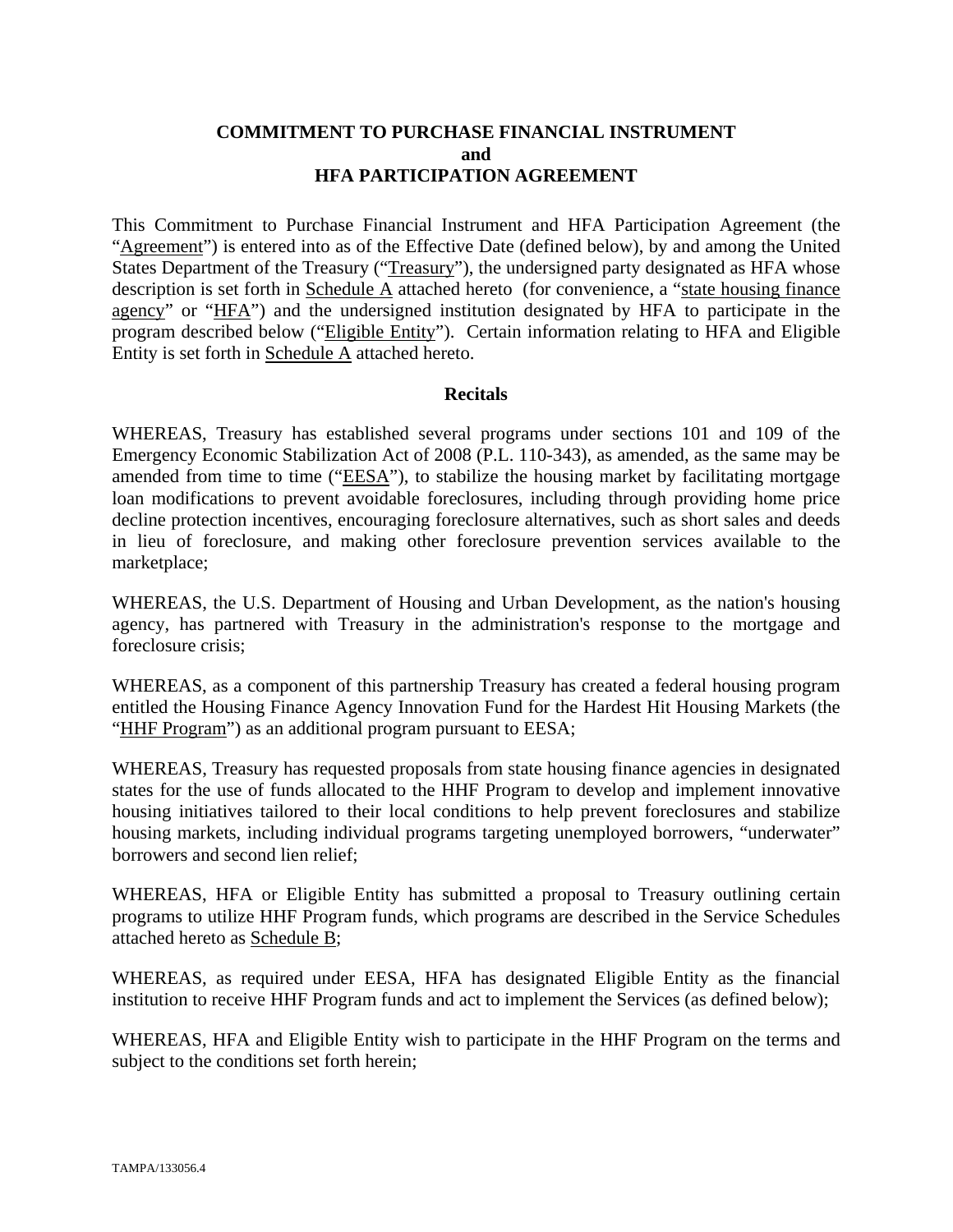Accordingly, in consideration of the representations, warranties, and mutual agreements set forth herein and for other good and valuable consideration, the receipt and sufficiency of which are hereby acknowledged, Treasury, HFA and Eligible Entity agree as follows.

## **Agreement**

# **1. Services**

A. Eligible Entity shall (i) contemporaneously with the execution and delivery of this Agreement, deliver a fully executed Financial Instrument (the "Financial Instrument") to Treasury evidencing its obligations under this Agreement, in the form attached hereto as Exhibit  $\overline{A}$ ; (ii) perform the duties and obligations set forth in this Agreement and the Financial Instrument; and (iii) provide and perform (or engage qualified vendors to provide and perform) the Services described in the Service Schedules (as defined below).

B. Contemporaneously with the execution and delivery of this Agreement, HFA and Eligible Entity shall deliver to Treasury multiple schedules (each a "Service Schedule" and together, the "Service Schedules") describing the services (the "Services") to be performed by Eligible Entity under the HHF Program. The Service Schedules will be numbered sequentially as Service Schedule B-1, Service Schedule B-2, et seq., and are referenced herein, collectively, as Schedule B.

C. Contemporaneously with the execution and delivery of this Agreement, HFA and Eligible Entity shall also deliver to Treasury a budget detailing the administrative expenses necessary to carry out the Services (the "Permitted Expenses"). The budget detailing the Permitted Expenses is attached hereto as Schedule C. Neither HFA nor Eligible Entity shall expend HHF Program funds for administrative expenses in excess of the total amount of the Permitted Expenses (reasonable variances between line items being permitted) without the prior consent of Treasury, which may be withheld in Treasury's sole discretion. Additionally, all administrative expenses paid with HHF Program funds shall be accounted for and are subject to OMB Circular A-87 (revised 5/4/95, as further amended 8/29/97), which can be found at http://www.whitehouse.gov/omb/rewrite/circulars/a087/a087-all.html.

## **2. Representations, Warranties and Covenants**

A. **HFA and Eligible Entity.** HFA and Eligible Entity, each for themselves, make the following representations, warranties and covenants to Treasury and the truth and accuracy of such representations and warranties and compliance with and performance of such covenants are continuing obligations of HFA and Eligible Entity, each as to itself. In the event that any of the representations or warranties made herein cease to be true and correct or HFA or Eligible Entity breaches any of its covenants made herein, HFA or Eligible Entity, as the case may be, agrees to notify Treasury immediately and the same shall constitute an Event of Default hereunder.

(1) HFA and Eligible Entity each represent and warrant that it is in compliance with, and covenants that all Services will be performed in compliance with, EESA and all Federal, state and local laws, regulations, regulatory guidance, statutes, ordinances, codes and requirements, applicable to the provision of the Services by HFA and Eligible Entity,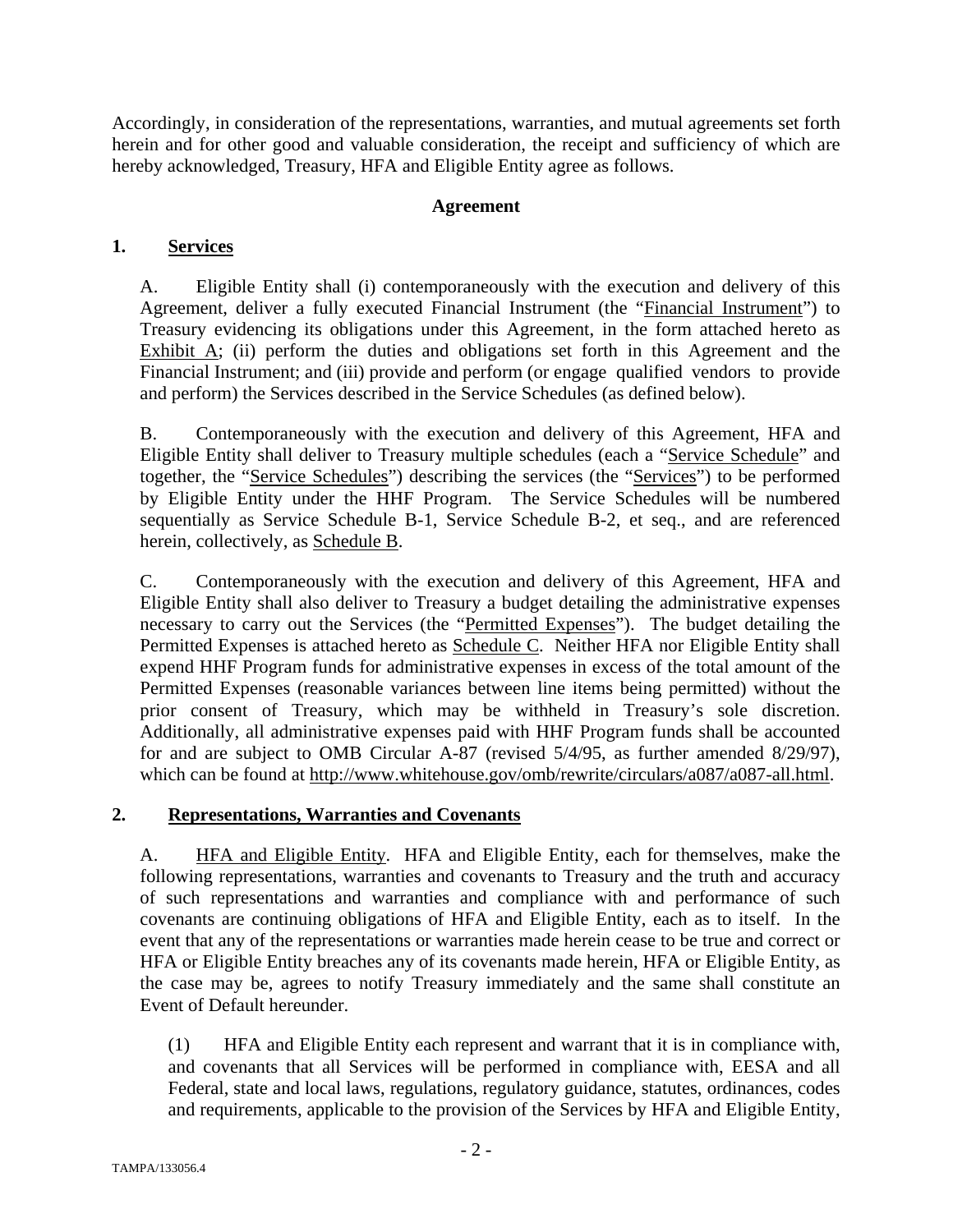or its officers, employees, agents or contractors, including, but not limited to, the Truth in Lending Act, 15 U.S.C. §1601 et seq., the Home Ownership and Equity Protection Act, 15 U.S.C. § 1639, the Federal Trade Commission Act, 15 U.S.C. § 41 et seq., the Equal Credit Opportunity Act, 15 U.S.C. § 701 et seq., the Fair Credit Reporting Act, 15 U.S.C. § 1681 et seq., the Fair Debt Collection Practices Act, 15 U.S.C. § 1692 et seq., the Real Estate Settlement Procedures Act, 12 U.S.C. §2601 et seq., the Fair Housing Act, 42 U.S.C. §3601, the Gramm Leach Bliley Act, 15 U.S.C. §6801-6809, and §§ 114 and 315 of the Fair and Accurate Credit Transactions Act of 2003 (the "FACT Act"), 15 U.S.C. §§ 1681m(e) and 1681c(h), and all other Federal and state laws and regulations applicable thereto, including, without limitation, those designed to prevent unfair, discriminatory or predatory lending practices, tenant rights and licensing (collectively, the "Applicable Laws").

(2) The performance of the Services will not conflict with, or be prohibited in any way by, the Applicable Laws or any agreement or restriction by which HFA or Eligible Entity is bound. Neither HFA nor Eligible Entity is aware of any other legal, financial or other impediments to performing the Services or its obligations under this Agreement, and shall promptly notify Treasury of any such impediments which may impair its ability to perform the Services or its obligations under this Agreement, as applicable. Neither HFA nor Eligible Entity is delinquent on any Federal tax obligation or any other debt owed to the United States or collected by the United States for the benefit of others, excluding any debts or obligations that are being contested by it in good faith.

(3) Neither HFA nor Eligible Entity has received written notice of any action, suit, restraining order, injunction, investigation, proceeding or inquiry at law or in equity, pending or threatened, by or before any judicial, quasi-judicial, legislative or administrative court, agency or authority, or any arbitrator, nor to the best of HFA's and Eligible Entity's knowledge is there any basis for any of the foregoing, wherein an unfavorable determination, ruling or finding would materially adversely affect the validity or enforceability of this Agreement, the Financial Instrument or the ability of HFA or Eligible Entity to perform its respective obligations hereunder and thereunder.

(4) HFA and Eligible Entity each covenants that: (i) it will perform its obligations in accordance with this Agreement and Applicable Laws, and will promptly provide such performance or other reporting as may be required by Treasury, the Government Accountability Office ("GAO"), Congressional Oversight Panel or the Special Inspector General of the Troubled Asset Relief Program ("SIGTARP"); (ii) it will maintain complete, accurate and appropriate records of, and supporting documentation for, all Services provided in connection with the HHF Program; (iii) all Services will be offered and performed in accordance with the Service Schedules, fully documented and serviced, or otherwise performed, in accordance with this Agreement and EESA; and (iv) all data, collection information and other information reported by HFA or Eligible Entity to Treasury under this Agreement, including, but not limited to, information that is relied upon by Treasury in calculating the Purchase Price (as defined below) or in performing any compliance review will be true, complete and accurate in all material respects, and consistent with all relevant business records, as and when provided.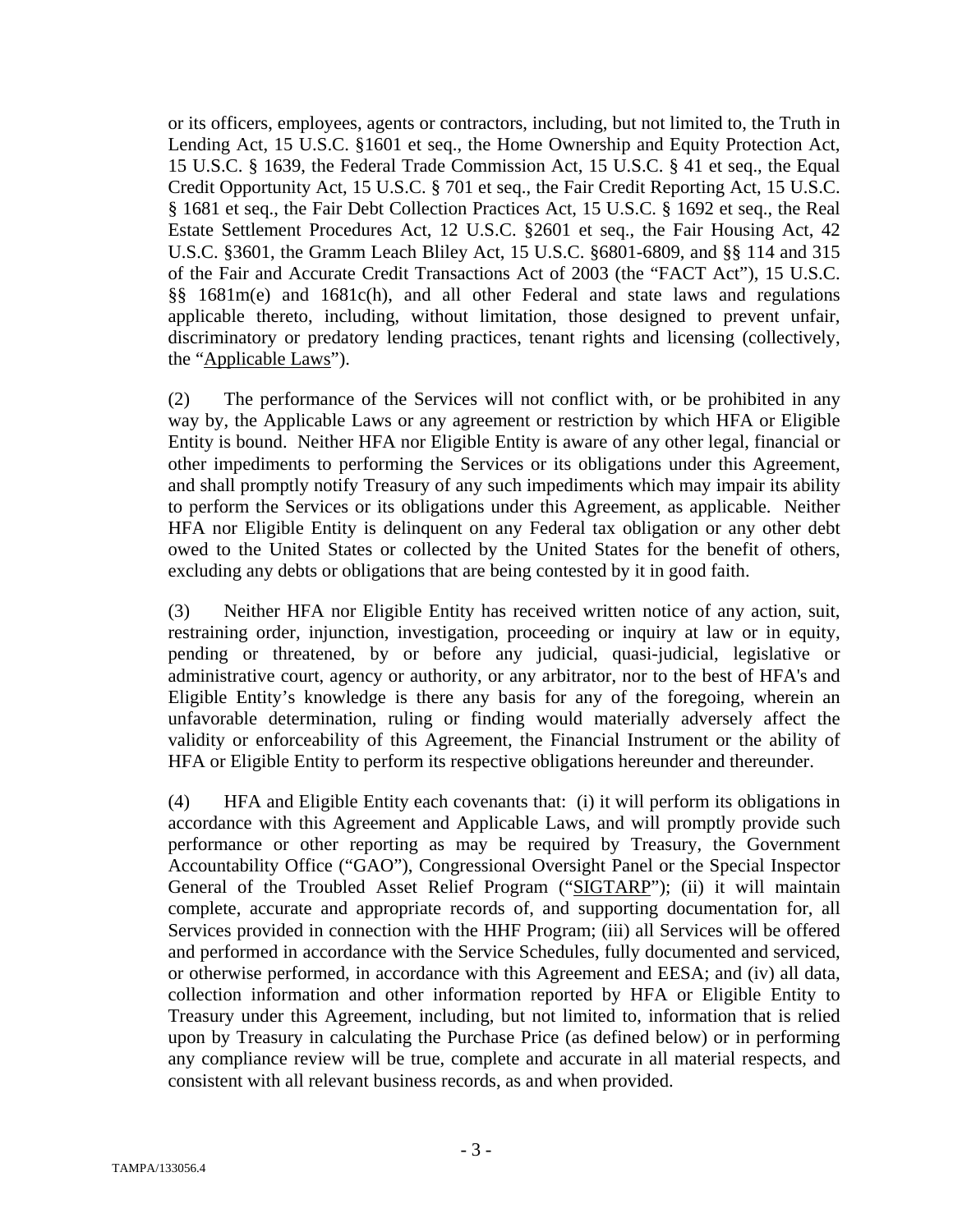(5) HFA and Eligible Entity each covenants that it will: (i) perform the Services and obligations required under this Agreement in accordance with the practices, high professional standards of care, and degree of attention used in a well-managed operation, and no less than that which HFA or Eligible Entity exercises or would exercise for itself under similar circumstances; and (ii) use qualified individuals with suitable training, education, experience and skills to perform the Services. HFA and Eligible Entity each acknowledges that HHF Program participation may require changes to, or the augmentation of, its systems, staffing and procedures, and covenants and agrees to take all reasonable actions necessary to ensure it has the capacity to implement the Services in accordance with this Agreement.

(6) HFA and Eligible Entity each covenants that it will comply with all regulations on conflicts of interest that are applicable to HFA or Eligible Entity, as the case may be, in connection with the conduct of its business and performance of the Services and all conflicts of interest and non-disclosure obligations and restrictions and related mitigation procedures set forth in this Agreement.

(7) HFA and Eligible Entity each acknowledges that the provision of false or misleading information to Treasury in connection with the HHF Program or the Services may constitute a violation of: (a) Federal criminal law involving fraud, conflict of interest, bribery, or gratuity violations found in Title 18 of the United States Code; or (b) the civil False Claims Act (31 U.S.C. §§ 3729-3733). HFA and Eligible Entity each covenants to immediately disclose to Treasury any discovered credible evidence, in connection with this Agreement and the Services, that a management official, employee, or contractor of Eligible Entity has committed, or may have committed, a violation of the referenced statutes or other wrongdoing.

(8) HFA and Eligible Entity each covenants to disclose to Treasury any other material facts or information in its possession that Treasury should expect to know about HFA or Eligible Entity or its employees, management officials or contractors to help protect the reputational interests of Treasury in connection with the HHF Program.

(9) HFA and Eligible Entity shall each be responsible for the supervision and management of any contractor it engages to assist in the performance of the Services or any obligation under this Agreement. HFA or Eligible Entity, as applicable, shall remove and replace any contractor that it deems as failing to perform. HFA and Eligible Entity shall each ensure that all of its contractors comply with the terms and provisions of this Agreement. Each of HFA and Eligible Entity shall be responsible for the acts or omissions of its respective contractors as if the acts or omissions were by the HFA or Eligible Entity, respectively.

(10) HFA and Eligible Entity each covenants that it will timely inform Treasury of any anticipated or actual Event of Default and of any suspected or actual Act of Bad Faith (defined below).

(11) HFA and Eligible Entity each acknowledges that Treasury may be required to respond, pursuant to the Privacy Act of 1974 (the "Privacy Act"), 5 U.S.C. § 552a, to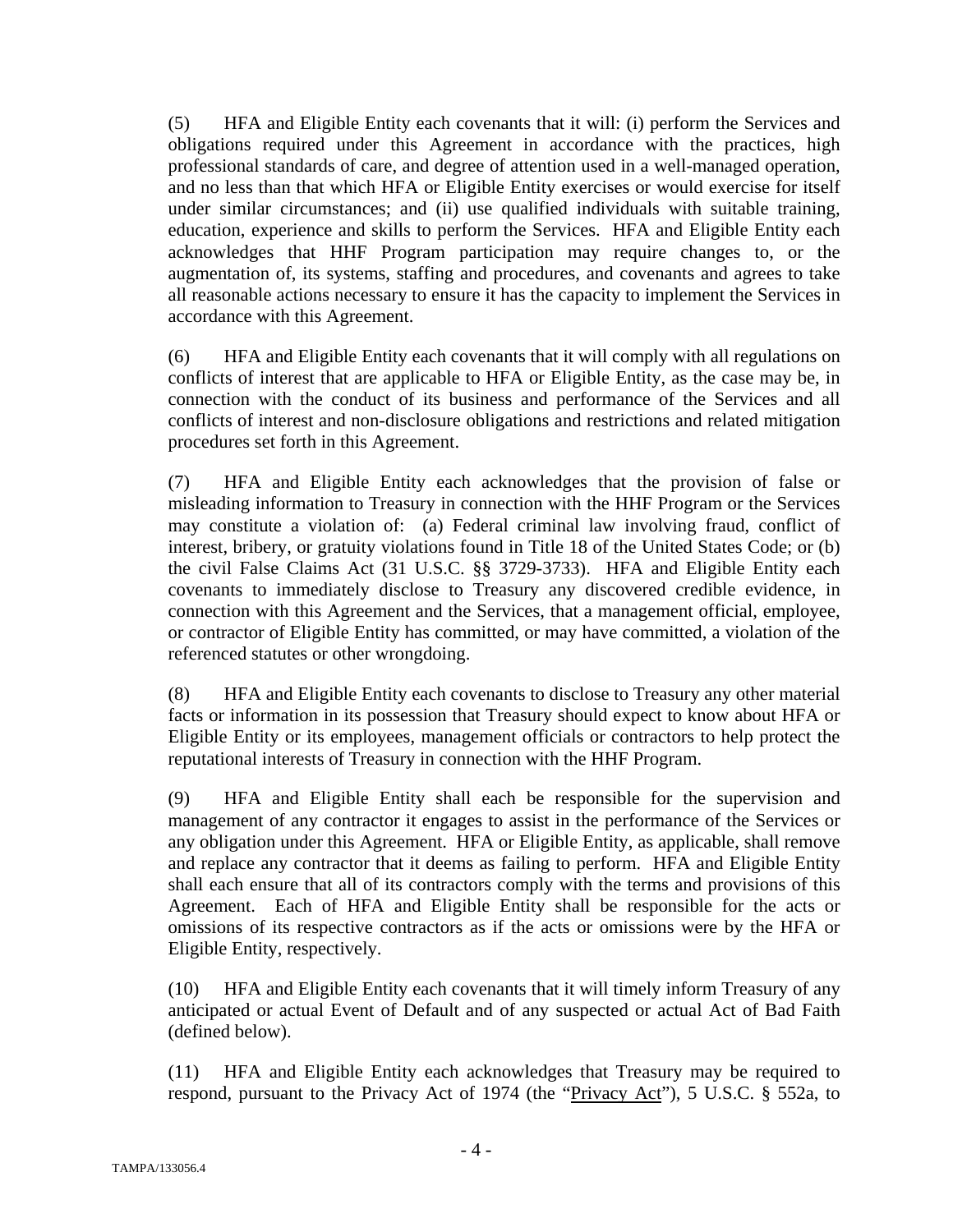inquiries from borrowers and, pursuant to the Freedom of Information Act (the "Freedom of Information Act"), 5 U.S.C. § 552, to inquiries from other parties, as well as formal inquiries from Congressional committees and members, the Government Accounting Office, Inspectors General and other government entities, as well as media and consumer advocacy group inquiries about the HHF Program and its effectiveness. HFA and Eligible Entity each covenants that it will respond promptly and accurately to all search requests made by Treasury, comply with any related procedures which Treasury may establish, and provide related training to employees and contractors.

(12) HFA and Eligible Entity each acknowledges that Treasury, SIGTARP, GAO and other parties designated by Treasury or under Applicable Laws shall have the right during normal business hours to conduct unannounced, informal onsite visits and to conduct formal onsite and offsite physical, personnel and information technology testing, security reviews, and audits of HFA and/or Eligible Entity and to examine all books, records and data related to the Services provided and Purchase Price received in connection with the Services.

(13) HFA and Eligible Entity each covenants that it will promptly take corrective and remedial actions associated with reporting and reviews as directed by Treasury or its designee and provide to Treasury evidence of the effective implementation of corrective and remedial actions as Treasury shall require. HFA and Eligible Entity each acknowledges that Treasury may conduct additional reviews based on its findings and the corrective actions taken by HFA and/or Eligible Entity.

(14) In addition to any obligation to retain financial and accounting records under Applicable Laws, HFA and Eligible Entity each covenants to retain all data, books, reports, documents, audit logs and records, including electronic records, or copies thereof, related to its obligations under this Agreement and the performance of the Services, as applicable. In addition, HFA and Eligible Entity each agrees to maintain a copy of all computer systems and application software necessary to review and analyze these electronic records or copies of such records. Unless otherwise directed by Treasury, HFA and Eligible Entity shall each retain these records for at least three (3) years from the End of Term, or for such longer period as may be required pursuant to Applicable Laws. Treasury may also notify HFA and/or Eligible Entity from time to time of any additional record retention requirements resulting from litigation and regulatory investigations in which Treasury or any agents of the United States may have an interest, and HFA and Eligible Entity each agrees to comply with these litigation and regulatory investigations requirements. "End of Term" shall mean the date that the Services performed under all Service Schedules are fully complete, excluding administrative functions (e.g. the last homeowner is assisted and any loan provided to such homeowner is either repaid or fully forgiven).

(15) HFA and Eligible Entity shall each provide a bring-down certificate as to its continuing compliance with, and the truth and accuracy of, the representations and warranties set forth in this Agreement and the Financial Instrument, as applicable, annually, on each anniversary of the Effective Date during the Term (as defined below), in the form attached hereto as Exhibit B-1 with respect to the HFA (the "HFA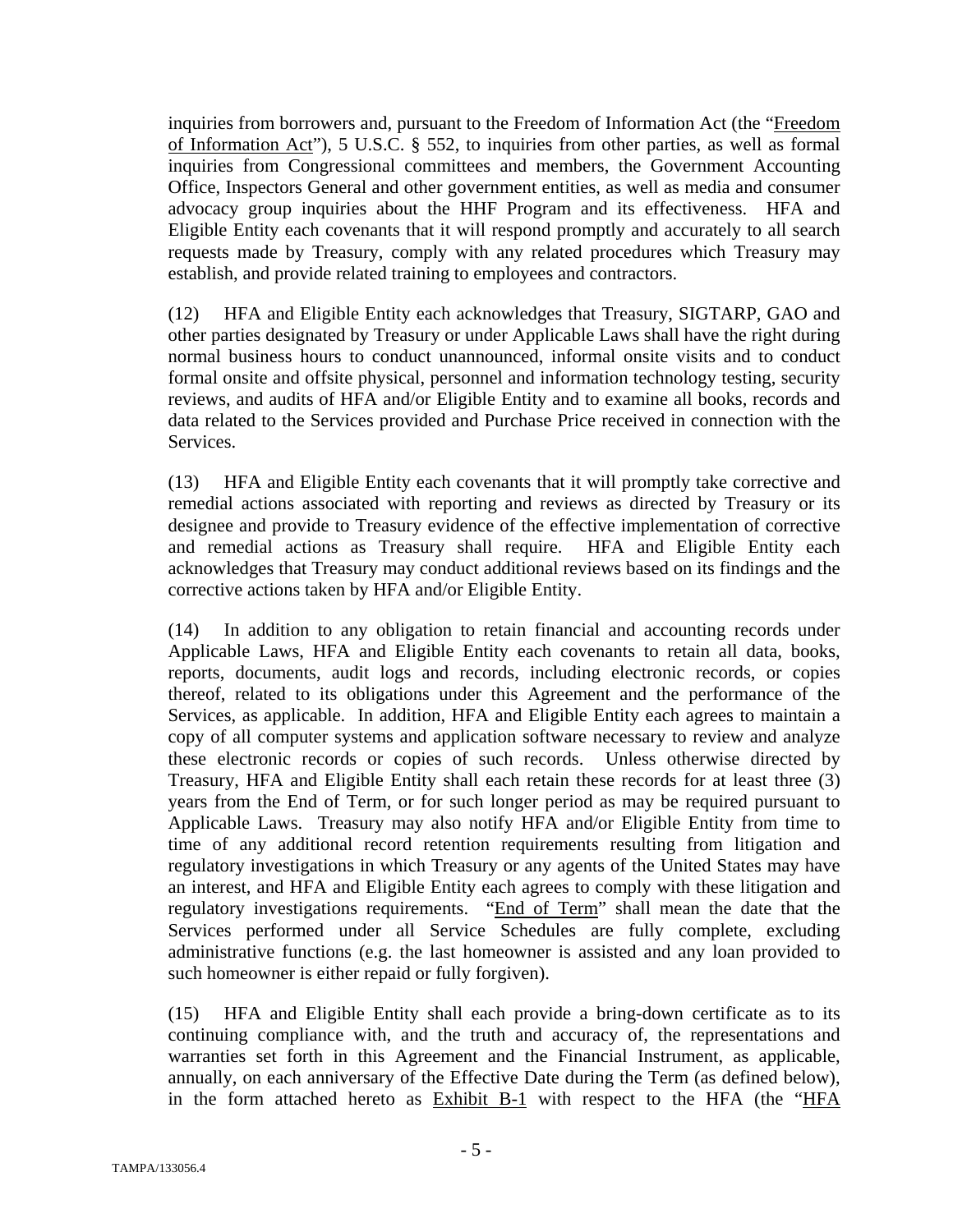Certification") and Exhibit B-2 with respect to the Eligible Entity (the "Eligible Entity Certification").

B. Eligible Entity. Additionally, Eligible Entity hereby makes the following representations, warranties and covenants to Treasury and the truth and accuracy of such representations and warranties and compliance with and performance of such covenants are continuing obligations of Eligible Entity. In the event that any of the representations or warranties made herein ceases to be true and correct or Eligible Entity breaches any of its covenants made herein, Eligible Entity agrees to notify Treasury immediately and the same shall constitute an Event of Default hereunder.

(1) Eligible Entity constitutes a "financial institution" as such term is defined in section 3(5) of EESA, has the legal power to receive funds from Treasury under the HHF Program, and has been designated by HFA to, and hereby agrees to, provide the Services and implement HFA's proposal to Treasury under the HHF Program.

(2) Eligible Entity is established under the laws of the United States or any state, territory, or possession of the United States or the District of Columbia, has significant operations in the United States and is not an agency or instrumentality of, or owned directly or indirectly by, any foreign government.

(3) Eligible Entity is duly formed and validly existing and has the full corporate power and authority to enter into, execute, and deliver this Agreement, the Financial Instrument and any other closing documentation delivered to Treasury in connection with this Agreement or the Financial Instrument, and to perform its obligations hereunder and thereunder. Eligible Entity has, and its officers, employees, agents and contractors providing the Services have, or will have prior to performing the Services, obtained all licenses and any other approvals or consents required by law to carry on its business as now being conducted and as contemplated by this Agreement.

C. HFA. Additionally, HFA hereby makes the following representations, warranties and covenants to Treasury and the truth and accuracy of such representations and warranties and compliance with and performance of such covenants are continuing obligations of HFA. In the event that any of the representations or warranties made herein cease to be true and correct or HFA breaches any of its covenants made herein, HFA agrees to notify Treasury immediately and the same shall constitute an Event of Default hereunder.

(1) HFA is an instrumentality of the State as indicated in Schedule A.

(2) HFA has full legal power and authority to enter into, execute, and deliver this Agreement and any other closing documentation delivered to Treasury in connection with this Agreement, and to perform its obligations hereunder and thereunder.

D. Representations and Warranties. The foregoing representations and warranties set forth in this Section 2 are hereby qualified and/or limited by the provisions set forth in Schedule D attached hereto and incorporated herein.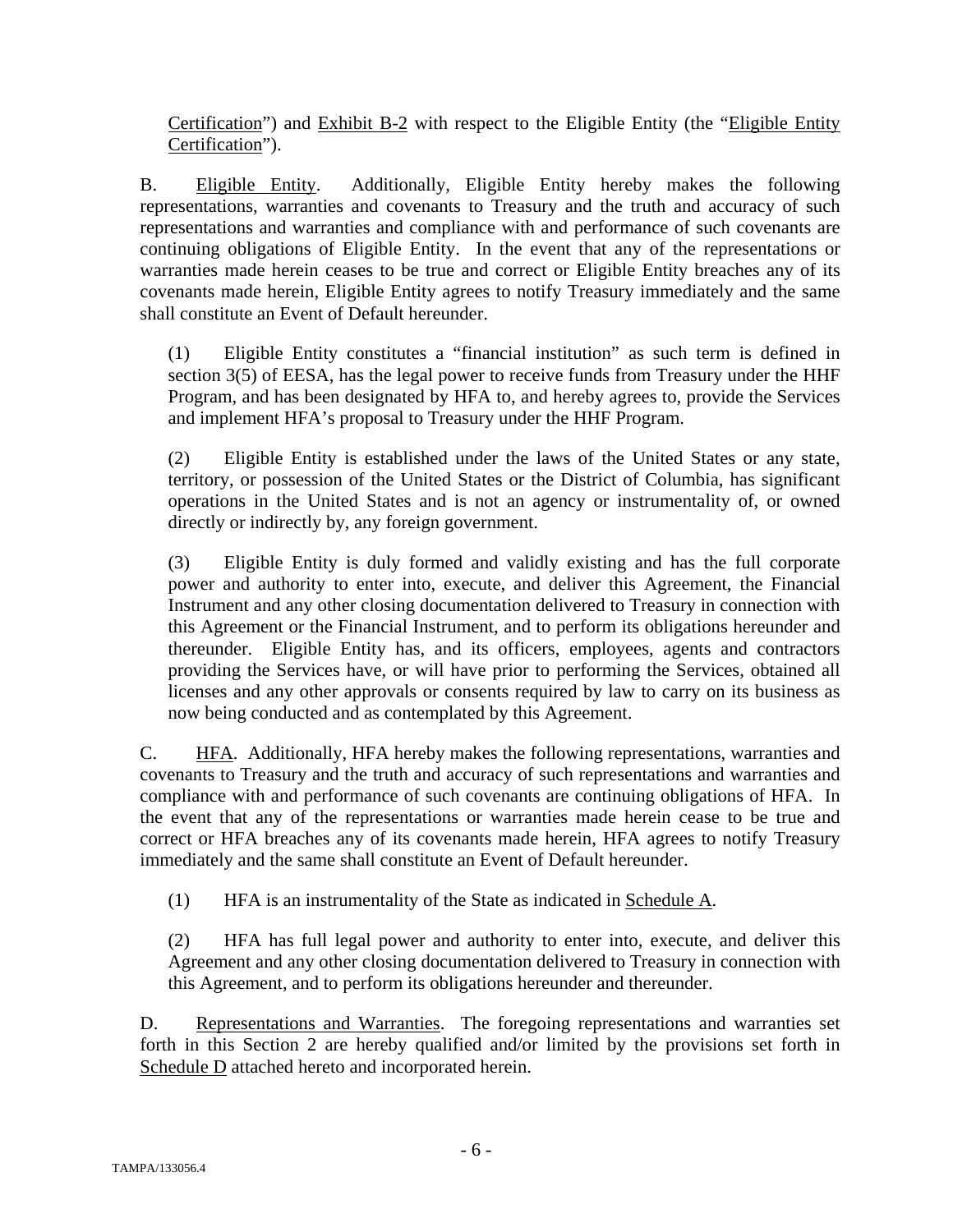# **3. Agreement to Purchase Financial Instrument; Payment of Purchase Price; Grant of Security Interest**

A. Treasury shall purchase, and Eligible Entity shall sell to Treasury, the Financial Instrument that is executed and delivered by Eligible Entity in the form attached hereto as Exhibit A, in consideration for the payment by Treasury of such amount as shall be set forth in Schedule A as the Purchase Price (the "Purchase Price"). Payment of the Purchase Price by Treasury shall be made in draws (each, a "Capital Draw" and collectively, the "Capital Draws"). In order to make a Capital Draw, Eligible Entity shall submit to Treasury and its designee a request for payment (a "Capital Draw Request") no less than ten (10) business days prior to the date such Capital Draw is requested to be paid. Notwithstanding anything in the Service Schedules to the contrary, Treasury shall not approve a Capital Draw Request for a Capital Draw in an amount less than 2.5%, or more than 20%, of the Program Participation Cap (defined below). In addition, no Capital Draw Requests shall be approved by Treasury so long as Eligible Entity has HHF Program funds on hand of more than 5% of the Program Participation Cap. The form of Capital Draw Request is attached hereto as Exhibit C.

B. The conditions precedent Treasury's execution and delivery of this Agreement and the payment by Treasury of the first Capital Draw are: (i) HFA's execution and delivery of this Agreement with attached complete and approved Service Schedules, Exhibits and any other closing documents, certificates or legal opinions as shall be required by Treasury to be delivered by HFA; (ii) Eligible Entity's execution and delivery of this Agreement with attached complete and approved Service Schedules, Exhibits, the Financial Instrument and any other closing documents, certificates or legal opinions as shall be required by Treasury to be delivered by Eligible Entity; (iii) the delivery of a legal opinion of counsel to HFA, which may be internal legal counsel, in substantially the form attached hereto as Exhibit D-1; and (iv) the delivery of a legal opinion of counsel to Eligible Entity, which may be internal legal counsel, in substantially the form attached hereto as Exhibit D-2.

C. The conditions precedent to payment by Treasury of any subsequent Capital Draws are: (i) delivery to Treasury and its designee of an executed and completed Capital Draw Request using the form attached hereto as Exhibit C, without modification other than completing requested information fields, and any certifications or information as may be required by Treasury or its designee; (ii) the performance by Eligible Entity of the Services described in the Service Schedules, in accordance with the terms and conditions of this Agreement, to the satisfaction of Treasury; and (iii) the satisfaction by HFA and Eligible Entity of such other obligations as are set forth in this Agreement.

D. The value of this Agreement is limited to the amount set forth in Schedule  $\overline{A}$  as the Purchase Price (the "Program Participation Cap"). Accordingly, the aggregate Purchase Price payable to Eligible Entity under this Agreement with respect to all Services described on the Service Schedules may not exceed the amount of the Program Participation Cap.

E. In the event of a discrepancy or error in the amount of the Purchase Price paid hereunder, at Treasury's election, (i) Eligible Entity shall remit to Treasury the amount of any overpayment within ten (10) business days of receiving a refund request from Treasury,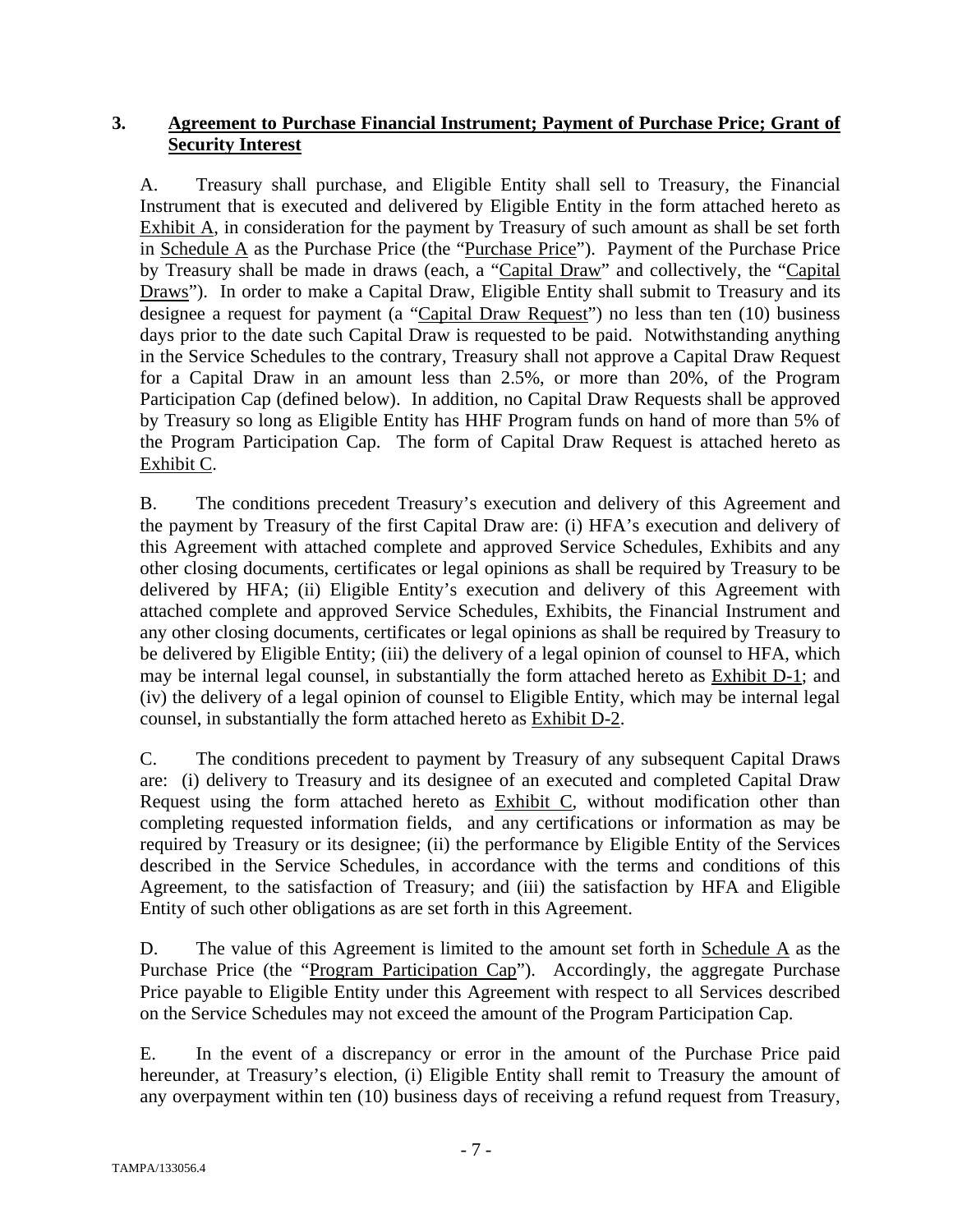or (ii) Treasury may offset the amount of the overpayment against the next Capital Draw, upon written notice to Eligible Entity. It is understood that HFA shall not be required to advance any funds pursuant to this subsection.

F. At the election of Treasury and with prior notice to Eligible Entity, Treasury may deduct from any amount payable to Eligible Entity any amount that Eligible Entity or HFA is obligated to reimburse Treasury or the United States government.

G. The proceeds of each Capital Draw shall be deposited in an account (the "Depository Account") held by The Bank of New York Mellon or such other depository institution chosen by Treasury in its sole discretion (the "Depository"), the account title, account number and other identifying information for which are provided in Schedule A. The Depository Account shall be used as Eligible Entity's operating account for its performance of the Services and other obligations set forth in the Financial Instrument and this Agreement. As security for the performance of the Services and the other obligations of Eligible Entity under this Agreement and the Financial Instrument, Eligible Entity hereby grants to Treasury a first lien priority security interest in the Depository Account and in any moneys, or investments, if any, held therein. Eligible Entity shall enter into a deposit account control agreement with Treasury and the Depository, in form and substance acceptable to Treasury. Eligible Entity shall file a financing statement (and any continuation thereof required by law to maintain the perfection of the lien) identifying Eligible Entity as "debtor," Treasury as "secured party" and describing the Depository Account in the UCC filing office for perfecting nonpossessory security interests in tangible and intangible personal property of Eligible Entity or such other filing offices as Treasury may require. Copies of all filings and continuation statements shall be provided to Treasury promptly after filing. Funds held in the Depository Account may be invested in: (i) Cash, (ii) bank deposits, (iii) United States Treasury securities with maturities of not more than ninety (90) calendar days, (iv) money market mutual funds that (a) are registered with the SEC and regulated under Rule 2a-7 promulgated under the Investment Company Act of 1940 and (b) invested exclusively in direct obligations of the United States of America or obligations the prompt payment of the principal of and interest on which is unconditionally guaranteed by the United States of America and (v) any other investment approved by Treasury in writing.

## **4. Oversight; Internal Control Program**

A. HFA shall develop and maintain operational and performance metrics and maintain a detailed financial reporting system to track, to the satisfaction of Treasury, homeowners receiving assistance from Eligible Entity, including metrics used to measure the effectiveness of the Services against the stated objectives of Treasury and HFA pursuant to the Service Schedules. Such information shall be compiled into a report in a form that will be provided by Treasury and may be modified from time to time as Treasury determines (the "Performance Report"); provided that Treasury, in its sole discretion, may modify the form of the Performance Report at any time. HFA shall submit the Performance Report to Treasury or its designee on a periodic basis and as otherwise requested by Treasury and shall also post the completed Performance Report to its website quarterly (based on a calendar year) by the fifteenth (15th) day of the second month following the end of such quarter. Treasury, in its sole discretion, may request that HFA modify its performance criteria or seek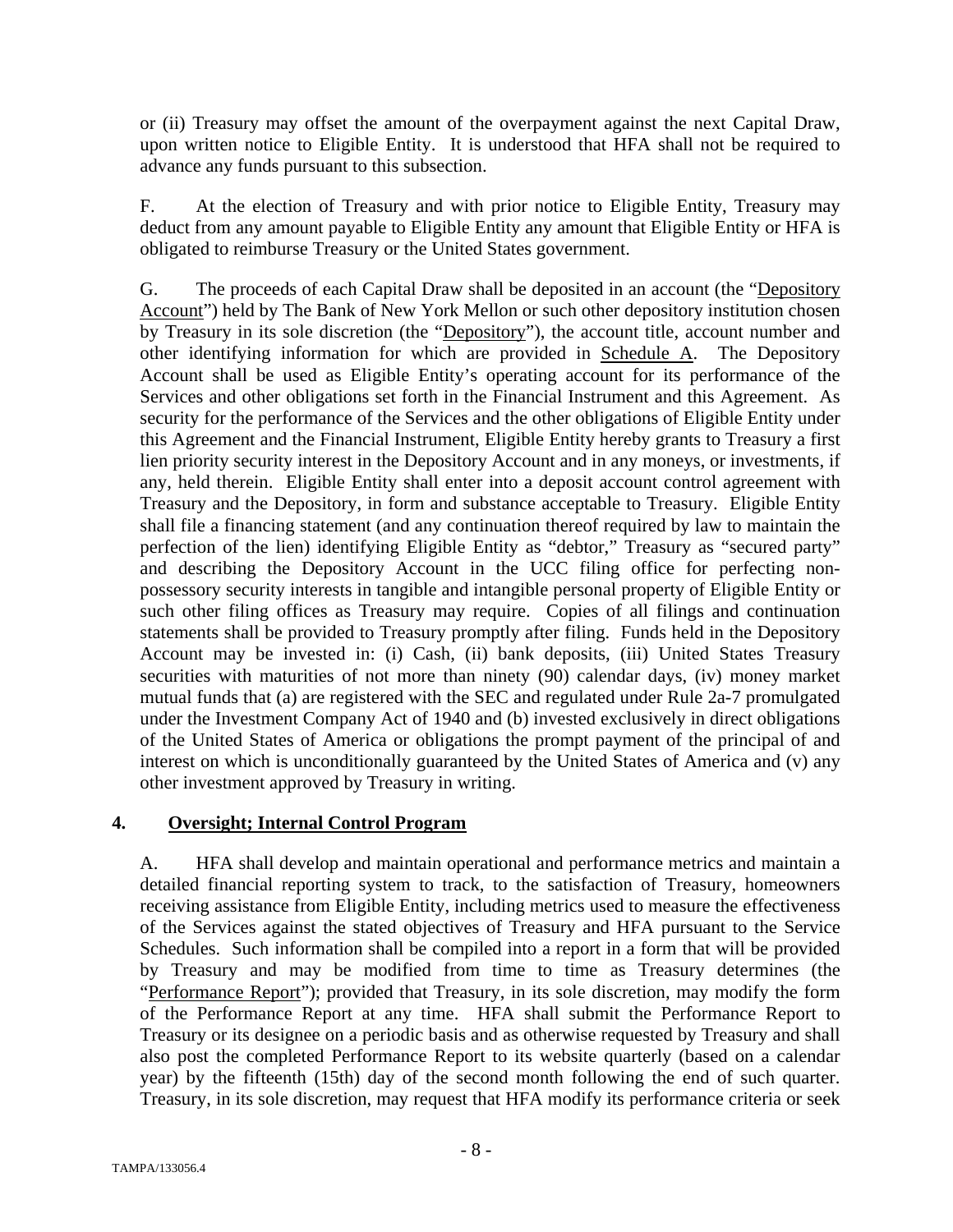additional metrics as necessary. Treasury may make any or all data reported by HFA available to the public. It is Treasury's policy not to release personal indentifying information in its possession unless required to do so by law.

B. Eligible Entity shall develop, enforce and review on a quarterly basis for effectiveness, an internal control program designed to minimize the risk of fraud, mitigate conflicts of interest, maximize operational efficiency and effectiveness and ensure effective delivery of Services and compliance with this Agreement, EESA and Applicable Laws to the satisfaction of Treasury (the "Internal Control Program"). The Internal Control Program must include documentation of the control objectives for the Services, the associated control techniques, and mechanisms for testing and validating the controls. Eligible Entity shall monitor its contractors, if any, as part of the Internal Control Program. Eligible Entity shall certify, and provide an independent verification of the effectiveness of the Internal Control Program in accordance with a reporting form that will be provided by Treasury and may be modified from time to time as Treasury determines, at least annually no later than one hundred twenty (120) days after the end of Eligible Entity's fiscal year, including an assessment prior to the initial distribution of funds to perform Services, or at a reasonable time thereafter with the consent of Treasury, to ensure that Eligible Entity has taken appropriate steps to meet the HHF Program objectives. Said independent verification may be provided by a third party contractor or a governmental entity or department of the State so long as such entity or department is separate and distinct from HFA and Eligible Entity (e.g. the State Inspector General). Notwithstanding the foregoing, Eligible Entity shall be permitted to seek approval from Treasury to make a Capital Draw to conduct a pilot or test of certain or all of the Services prior to full launch of the same.

C. HFA and Eligible Entity acknowledge that Treasury may develop and implement practices to monitor and detect fraud related to loan modifications and any other programs contemplated pursuant to the Services and to monitor compliance with applicable consumer protection and fair lending laws, including among other laws, the Applicable Laws. HFA and Eligible Entity covenant that they will fully and promptly cooperate with Treasury's inquiries about any alleged, perceived or actual fraud and comply with any anti-fraud and legal compliance procedures which Treasury may require.

D. HFA and Eligible Entity covenant that they will together develop and implement an internal control program to ensure that HHF Program participants are meeting program requirements; to monitor, detect and prevent loan modification fraud; and to monitor compliance with applicable laws and regulations, including consumer protection and fair lending laws, among other things (the "Internal Antifraud and Compliance Monitoring Program"). The Internal Antifraud and Compliance Monitoring Program shall be developed and complete within ninety (90) days from the Effective Date, unless Treasury, in its sole discretion, consents to an extension of such time period. A copy of the plan for the Internal Antifraud and Compliance Monitoring Program, including, but not limited to, the approach, tools, techniques, staffing, cost and status of and time to implementation shall be submitted to Treasury within the time period set forth in the preceding sentence. HFA and Eligible Entity acknowledge that the Internal Antifraud and Compliance Monitoring Program will be monitored as provided in this Agreement. Each of HFA and Eligible Entity shall notify Treasury in writing if it desires to make any material modifications to its Internal Antifraud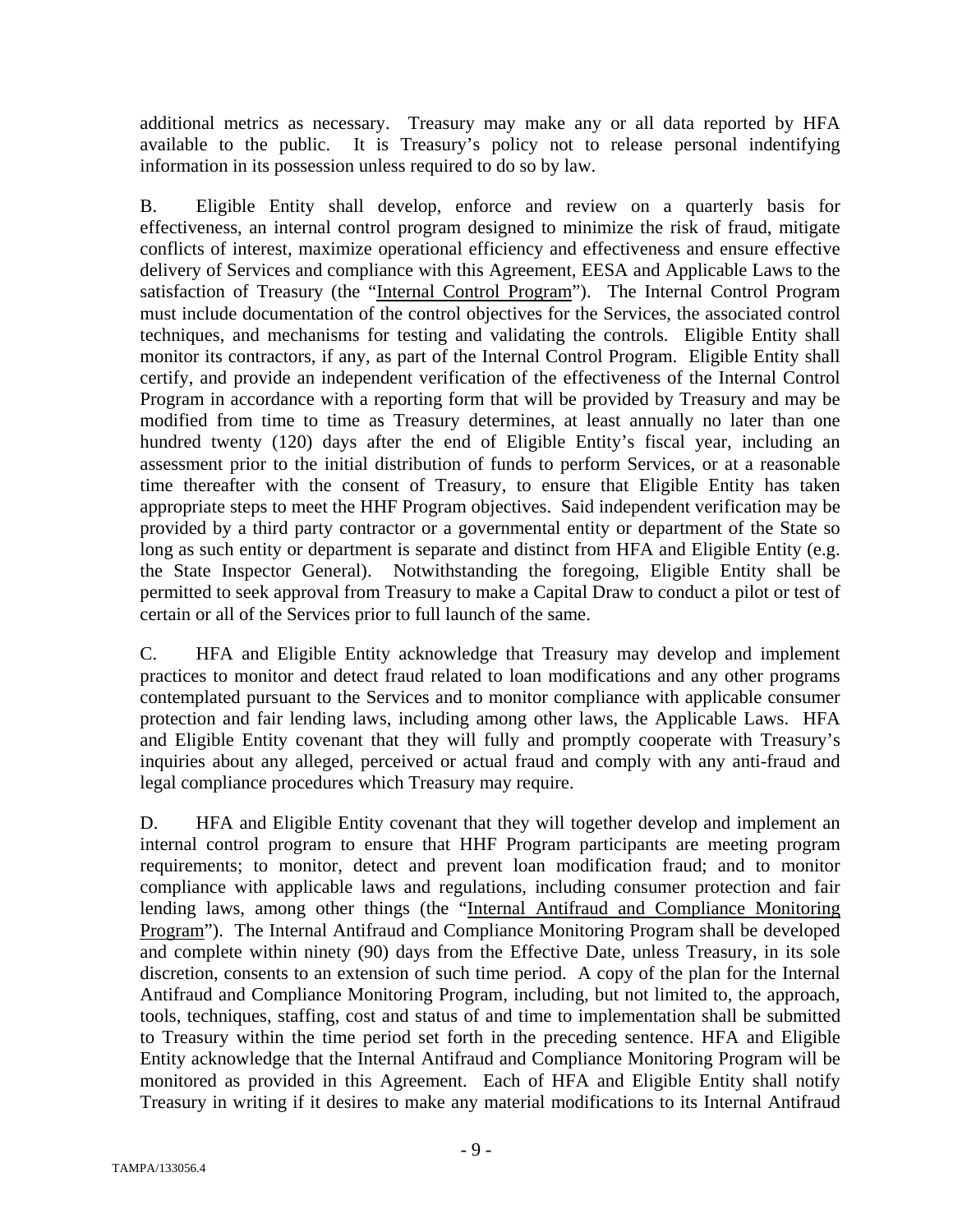and Compliance Monitoring Program and the same shall be subject to Treasury's approval. Additionally, HFA and Eligible Entity shall cooperate with Treasury with respect to its findings and any inquiries based on any review by Treasury or its designee of the Internal Antifraud and Compliance Monitoring Program or the results and data therefrom.

E. HFA and Eligible Entity shall provide Treasury or its designee with access to all internal control reviews and reports that relate to the Services, including those proposed by independent auditing firms, to enable Treasury to examine Eligible Entity and its contractors, if any, for compliance with applicable provisions of EESA, the HHF Program, this Agreement and Applicable Laws. A copy of the reviews and reports will be provided to Treasury upon request.

F. HFA and Eligible Entity shall respond promptly to Treasury's request for information regarding how the Eligible Entity's program(s) described in the Service Schedules will interact with new or changed housing programs funded by EESA's Troubled Asset Relief Program.

G. HFA shall provide annual audited financial statements to Treasury no later than one hundred eighty (180) days after the end of its fiscal year, commencing with the first fiscal year ending after the Effective Date. Eligible Entity shall provide (i) quarterly unaudited financial statements to Treasury no later than forty-five (45) days after the end of each quarter commencing with the first full quarter ending after the Effective Date and (ii) annual audited financial statements to Treasury no later than one hundred twenty (120) days after the end of its fiscal year, commencing with the first fiscal year ending after the Effective Date.

# **5. Term**

A. The term of this Agreement shall begin on the Effective Date and extend to the End of Term or earlier termination of this Agreement by Treasury pursuant to the provisions hereof, or earlier suspension or termination of the Services by Treasury. Notwithstanding the foregoing, it is understood and agreed that certain administrative, monitoring, reporting, compliance and oversight obligations and requirements set forth in this Agreement and the Financial Instrument survive the expiration or termination of this Agreement or End of Term, and that funds are to be reserved as set forth in Schedule C to pay for the cost of the same.

B. This Agreement, or any of the Services implemented under this Agreement, may be terminated by Treasury prior to the end of the Term pursuant to Section 6 below.

# **6. Defaults, Acts of Bad Faith and Early Termination; Remedies for and Effects of Defaults, Acts of Bad Faith and Early Termination**

A. The following constitute events of default by HFA or Eligible Entity under this Agreement (each, an "Event of Default" and, collectively, the "Events of Default"):

(1) HFA or Eligible Entity breaches a covenant under this Agreement or fails to perform or comply with any of its obligations under this Agreement in any material respect, including any additional request made by Treasury as authorized herein, or the Financial Instrument, including, but not limited to, circumstances in which Eligible Entity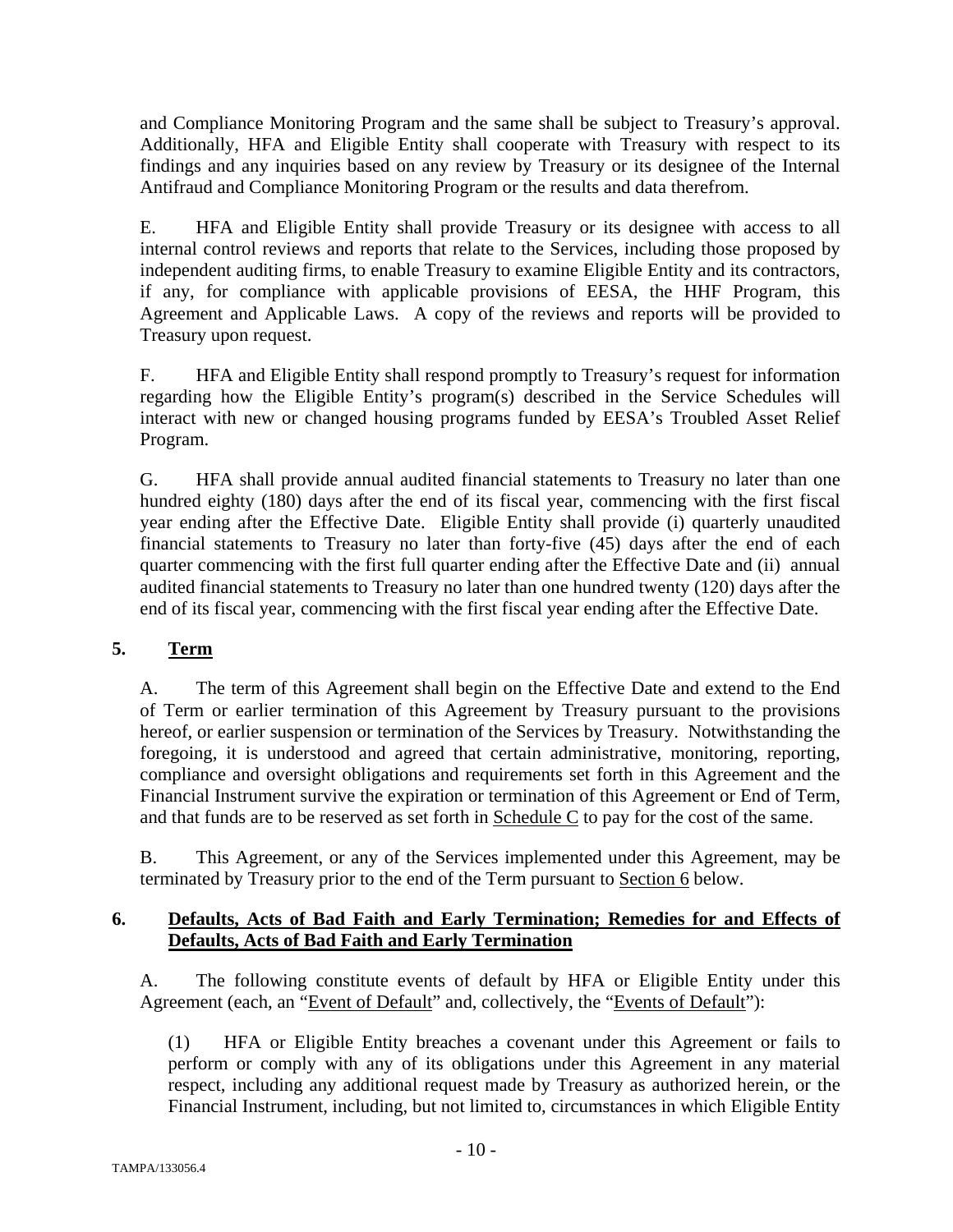fails to ensure that all eligibility criteria and other conditions precedent specified in this Agreement or EESA are satisfied prior to accepting any portion of the Purchase Price and/or effectuating any Services in connection with the HHF Program.

(2) HFA is dissolved or its existence as a unit or instrumentality of state government is terminated (unless HFA's duties, responsibilities and obligations as the state's housing finance agency, including specifically its duties, responsibilities and obligations under this Agreement, are transferred to and assumed by a successor state unit or instrumentality of state government approved by Treasury).

(3) Eligible Entity is dissolved or its legal existence is terminated (unless Eligible Entity's duties, responsibilities and obligations under this Agreement, are transferred to and assumed by a successor entity approved by Treasury).

(4) HFA or Eligible Entity: (a) ceases to do business as a going concern; (b) makes a general assignment for the benefit of, or enters into any arrangement with creditors in lieu thereof; (c) admits in writing its inability to pay its debts as they become due; (d) files a voluntary petition under any bankruptcy or insolvency law or files a voluntary petition under the reorganization or arrangement provisions of the laws of the United States or any other jurisdiction; (e) authorizes, applies for or consents to the appointment of a trustee or liquidator of all or substantially all of its assets; (f) has any substantial part of its property subjected to a levy, seizure, assignment or sale for or by any creditor or governmental agency; or (g) enters into an agreement or resolution to take any of the foregoing actions.

(5) HFA, Eligible Entity, any employee or contractor of HFA or Eligible Entity, or any employee or contractor of HFA's or Eligible Entity's contractors, commits a grossly negligent or reckless act, or willful or intentional misconduct (including, but not limited to, misrepresentation or fraud) in connection with the performance of the Services or this Agreement.

(6) Any representation or warranty made by HFA or Eligible Entity in this Agreement or any other certification provided pursuant to this Agreement, is or becomes false, misleading, incorrect, or incomplete in any material respect.

(7) Any failure to remit overpaid funds to Treasury in accordance with Section 3(D).

(8) An evaluation of performance that includes any specific findings by Treasury that HFA's or Eligible Entity's performance under any performance criteria set forth in the Service Schedules is insufficient.

(9) Any misapplication of, or levy on, funds held in the Depository Account.

(10) An Act of Bad Faith (defined below) involving an HHF Recipient (defined below) occurs, or is believed by Treasury to have occurred, in connection with the Services.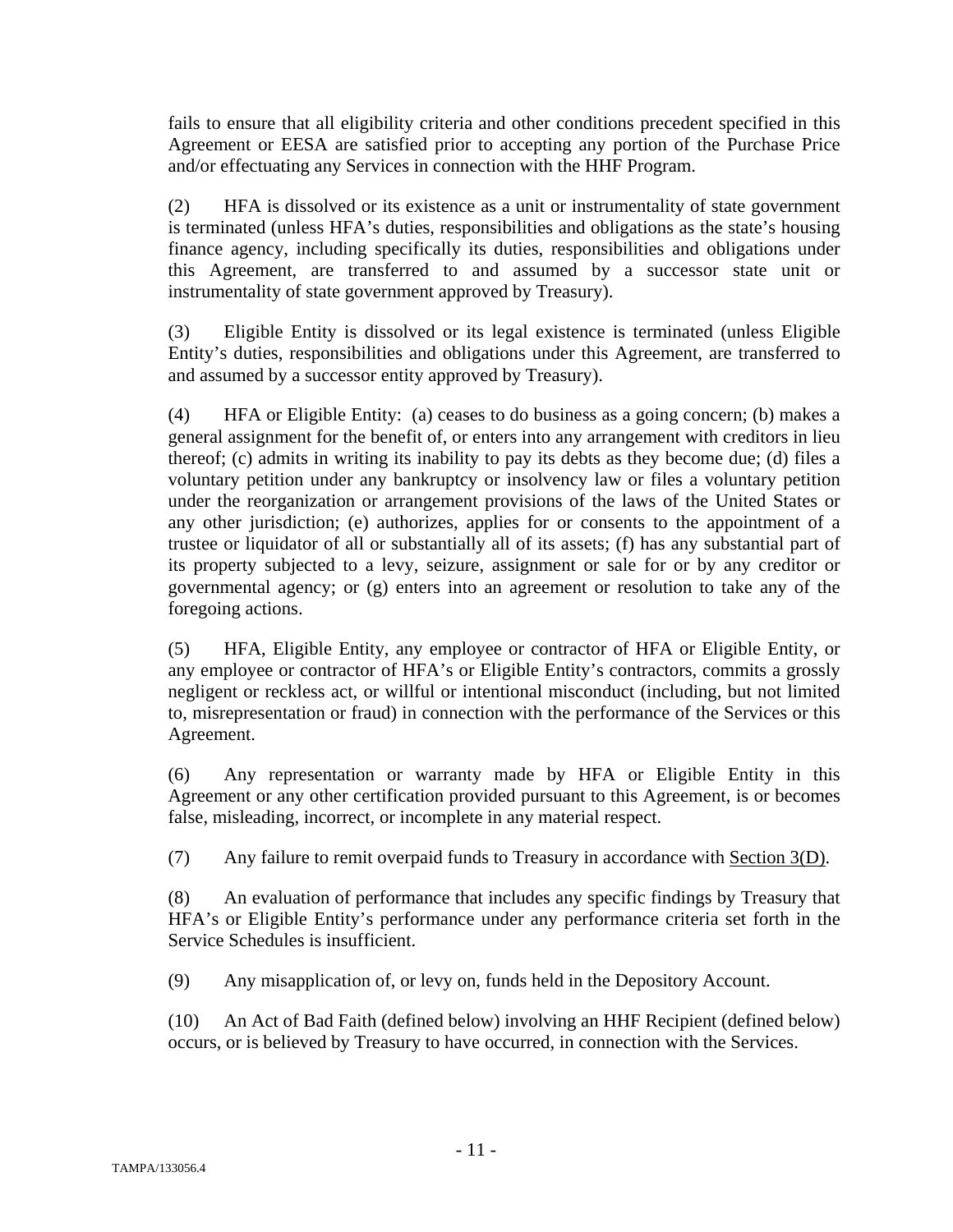B. Treasury, in its sole discretion, may take any or all of the following actions upon the occurrence of an Event of Default:

(1) Treasury may withhold some or all of the Purchase Price until, in Treasury's determination, HFA and/or Eligible Entity (as the case may be) has cured such Event of Default.

(2) Treasury may: (i) reduce the amounts payable to Eligible Entity under Section 3; and/or (ii) obtain repayment of prior payments made to Eligible Entity under Section 3 to the extent that such funds have not been expended or irrevocably committed by Eligible Entity.

(3) Treasury may require HFA and/or Eligible Entity to submit to additional administrative oversight, including, but not limited to, additional compliance controls and quality control reviews.

(4) Treasury may terminate this Agreement and cease its performance hereunder.

(5) Treasury may require HFA and/or Eligible Entity to submit to additional information and reporting requirements with respect to its financial condition and ability to continue to meet its obligations under this Agreement.

C. The following constitute acts of bad faith of servicers, lenders, borrowers, contractors or any other recipient of HHF Program funds (individually, an "HHF Recipient" or collectively "HHF Recipients") in connection with the Services (each, an "Act of Bad Faith" and, collectively, the "Acts of Bad Faith"): an HHF Recipient commits a grossly negligent act, willful or intentional misconduct, a reckless act (including, but not limited to, misrepresentation or fraud), each in connection with any of the Services (including, but not limited to, in connection with such HHF Recipient's response to questionnaires, the execution or delivery to HFA or Eligible Entity or Treasury of any of the agreements relating to such HHF Recipient's participation in the HHF Program and the production of supporting documentation therefor and in connection with any audit or review by Treasury, its attorneys, auditors or other consultants for compliance with the HHF Program requirements).

D. Treasury, in its sole discretion, may take any or all of the following actions if an Act of Bad Faith involving an HHF Recipient occurs, or is believed by Treasury to have occurred, in connection with the Services:

(1) Treasury may withhold all or any portion of the Purchase Price until, in Treasury's determination, the Act of Bad Faith has been cured or otherwise remedied to Treasury's satisfaction.

(2) Treasury may: (i) reduce the amounts payable to Eligible Entity under Section 3; (ii) obtain repayment of any or all prior payments made to Eligible Entity under Section 3 to the extent that such funds have not been expended or irrevocably committed by HFA or Eligible Entity; and/or (iii) work with Eligible Entity to obtain repayment from the HHF Recipients who have committed the Act of Bad Faith.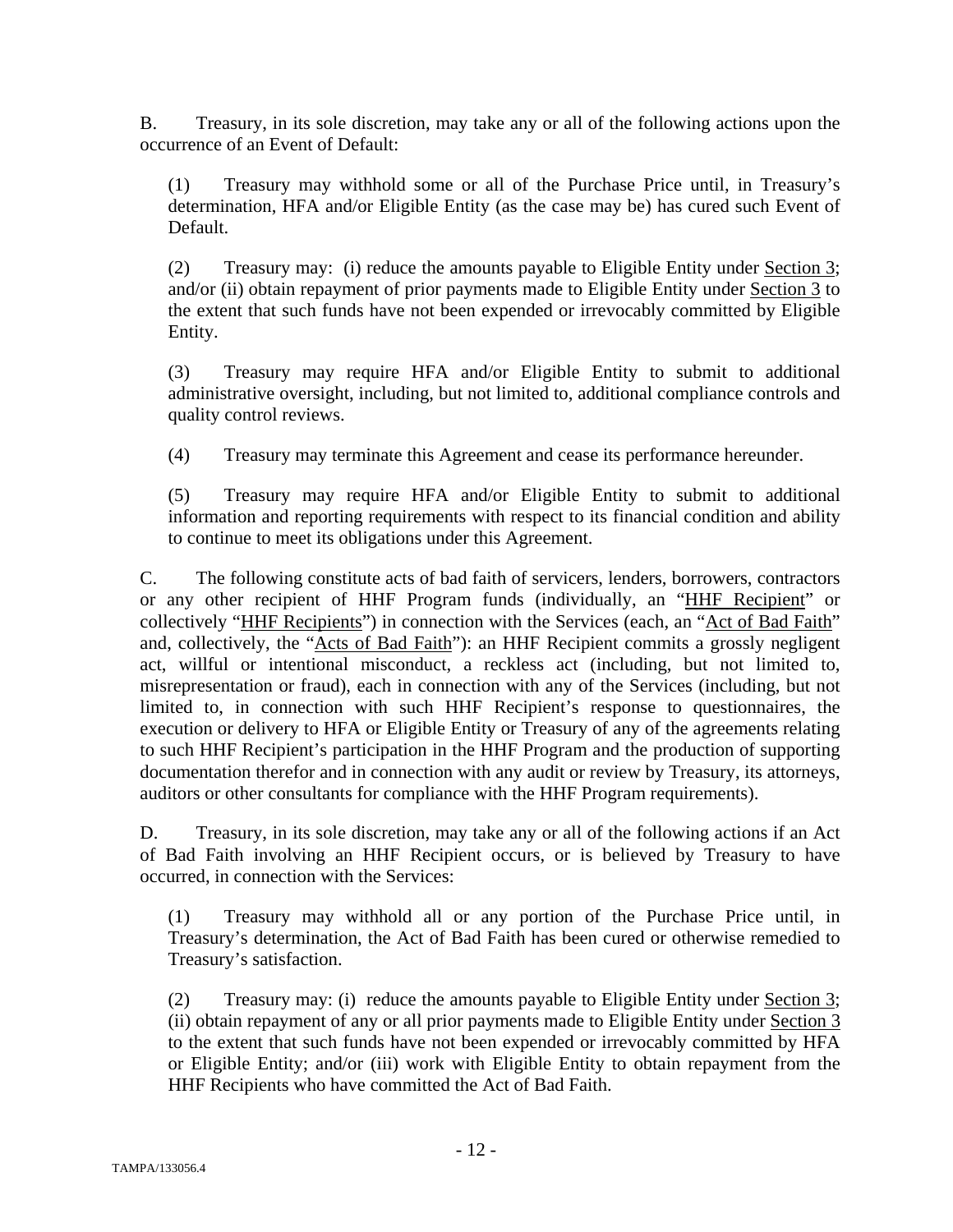(3) Treasury may require HFA or Eligible Entity to submit to additional administrative oversight, including, but not limited to, additional compliance controls and quality control reviews.

(4) Treasury may terminate this Agreement and cease its performance hereunder if Treasury believes that Acts of Bad Faith occur on a recurring basis, are widespread among the HHF Recipients, or occur in combination or in connection with one or more Events of Default by HFA or Eligible Entity.

(5) Treasury may require HFA and/or Eligible Entity to submit to additional information and reporting requirements with respect to its financial condition and ability to continue to meet its obligations under this Agreement.

E. In addition to the termination rights set forth above, Treasury may terminate this Agreement immediately upon written notice to Eligible Entity:

(1) in the event of a merger, acquisition, sale of substantially all assets or other change of control of Eligible Entity;

(2) in the event that a material term of this Agreement is determined to be prohibited or unenforceable as referred to in Section 13.C; or

(3) in the event the Financial Instrument is deemed to be unenforceable in its entirety.

F. In the event that this Agreement is terminated in connection with an Event of Default by HFA or Eligible Entity, no portion of the Purchase Price will be paid to Eligible Entity subsequent to termination.

G. Treasury may reduce the amounts payable to Eligible Entity under Section 3, or obtain repayment of prior Capital Draws made, in connection with: (a) an evaluation of HFA's and Eligible Entity's performance that includes any specific findings that HFA's or Eligible Entity's performance under any performance criteria set forth in the Service Schedules is materially insufficient, or (b) any failure by HFA or Eligible Entity to comply materially with any directive issued by Treasury with respect to documents or data requested, findings made, or remedies established, by Treasury in conjunction with such performance criteria or other HHF Program requirements; provided, however, Treasury will seek to obtain repayment of prior Capital Draws made under Section 3 only with respect to Services that are determined by Treasury to have been impacted by, or that Treasury believes may have been, or may be, impacted by, the findings giving rise to this remedy. Treasury may initially avail itself of this remedy in lieu of a specific declaration of an Event of Default; provided, however, that doing so shall not preclude Treasury from later declaring an Event of Default or exercising any other rights or remedies otherwise available to it under this Section 6, or at law or in equity, in connection with the event giving rise to this remedy, or any future events giving rise to this remedy. Notwithstanding anything in this Agreement to the contrary, Treasury may withhold payment of all or a portion of the Purchase Price if it determines, in its sole discretion, that Eligible Entity is incapable of performing the Services. It is understood that HFA shall not be required to advance or repay funds to Treasury unless and only to the extent that, HFA has received HHF Program funds from Eligible Entity and the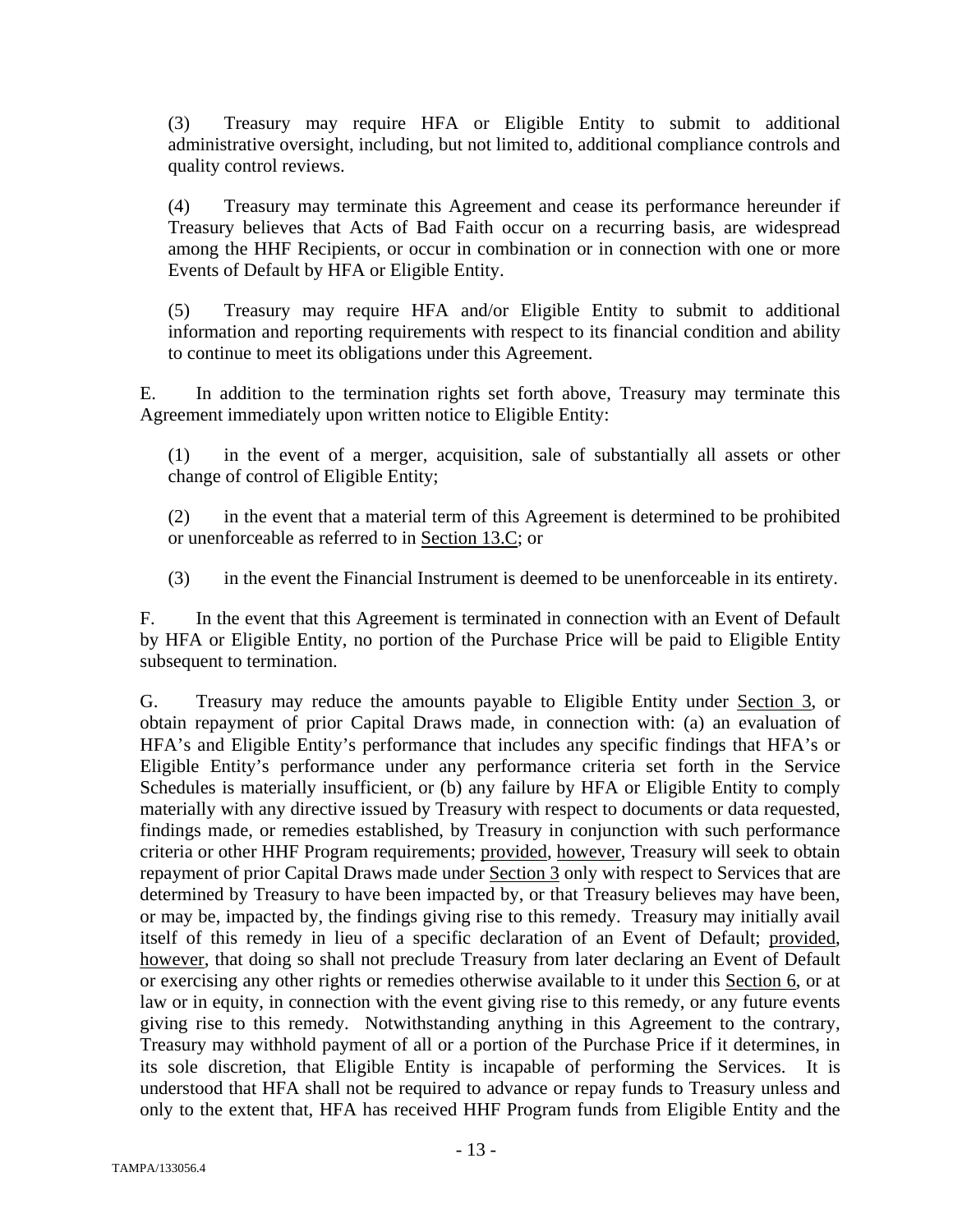same would not cause HFA to violate state law or its enabling legislation or governing documents, as applicable, to do so.

H. The remedies available to Treasury upon an Event of Default or an Act of Bad Faith under this Section are cumulative and not exclusive; further, these remedies are in addition to, and not in lieu of, any other remedies available to Treasury at law or in equity.

I. In the event of the expiration or termination of this Agreement or any Service implemented under this Agreement under any circumstances, HFA, Eligible Entity and Treasury agree to cooperate with one another on an ongoing basis to ensure an effective and orderly wind-down of the Services, including the provision of any information, reporting, records and data required hereunder by Treasury.

J. Notwithstanding any provision to the contrary in this Agreement, temporary or permanent forbearance on Capital Draws of funds by the Eligible Entity shall not, in and of itself, constitute an Event of Default or an Act of Bad Faith by the HFA or the Eligible Entity nor trigger a demand for repayment under this Section. The HFA or the Eligible Entity shall provide Treasury with timely notice of any determination that such forbearance is necessary and in such event Treasury may elect to reduce the Purchase Price to the aggregate of Capital Draw Requests funded to date plus an amount for Administrative Expenses reasonably required to comply with the surviving terms of this Agreement.

## **7. Governing Law; Venue**

This Agreement shall be governed by and construed under Federal law and not the law of any state or locality, without reference to or application of the conflicts of law principles; provided, however, that the powers and authority of the HFA shall be governed by and construed in accordance with the laws of its state. Any and all disputes between the parties that cannot be settled by mutual agreement shall be resolved solely and exclusively in the United States Federal courts located within the District of Columbia. All parties hereto consent to the jurisdiction and venue of such courts and irrevocably waive any objections thereto.

# **8. Notices**

All legal notices, reports, requests, demands and other communications under this Agreement shall be in writing and referred to each party's point of contact or to such other point of contact at such other address as may be designated in writing by such party. Notices, reports, requests, demands and other communications sent to Treasury shall be sent by email to all of the email addresses listed below. Performance Reports and Capital Draw Requests shall be sent to Bank of New York Mellon only by email at the address listed below. The names and addresses of HFAs and Eligible Entity's points of contact are set forth in Schedule A. All such notices under this Agreement sent to HFA or Eligible Entity shall be considered received: (a) when personally delivered; (b) when delivered by commercial overnight courier with verification receipt; (c) three (3) days after having been sent, postage prepaid, via certified mail, return receipt requested; or (d) upon sending an email.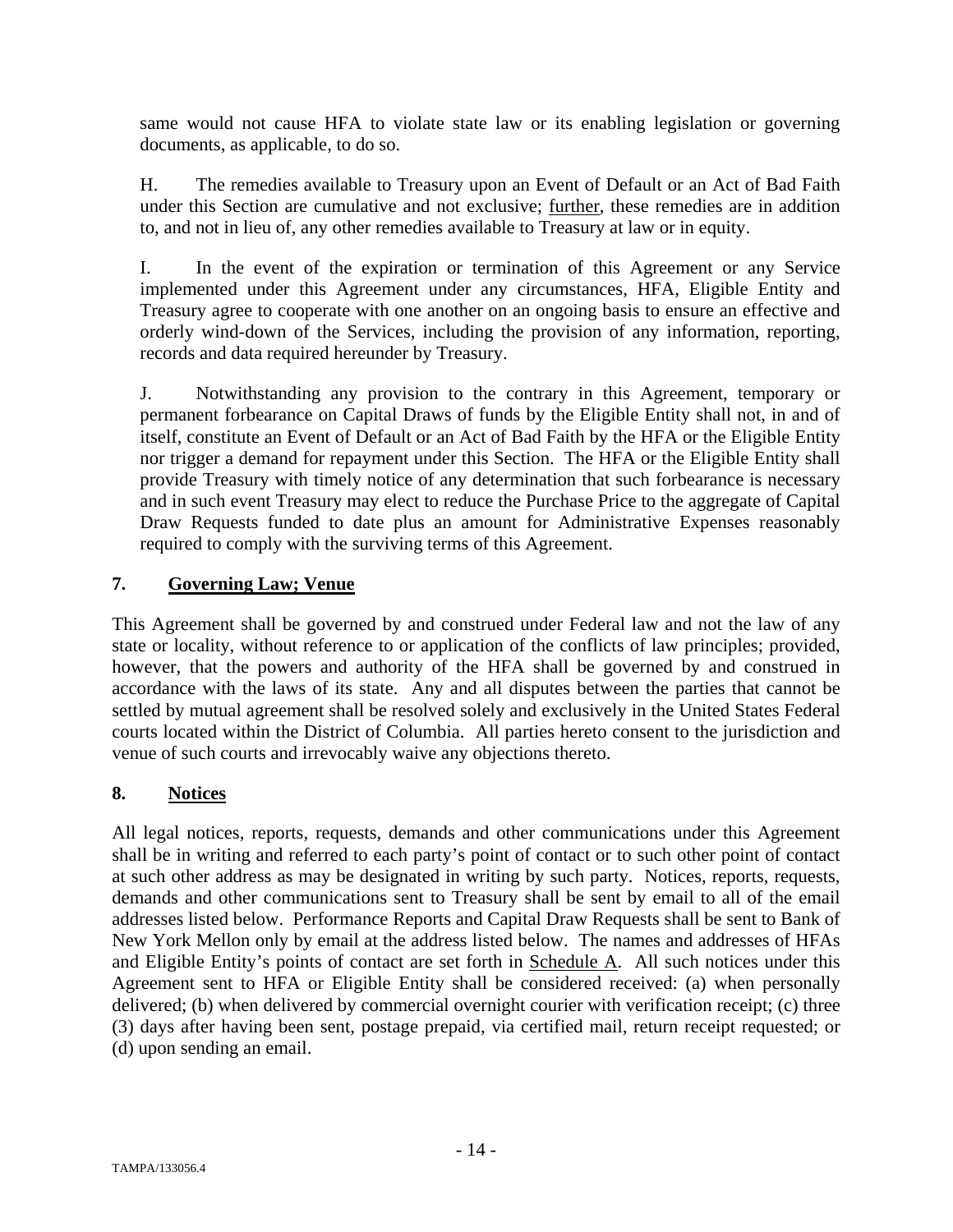| OFSChiefCounselNotices@do.treas.gov |
|-------------------------------------|
| HFAInnovation@do.treas.gov          |
| tarp.compline@do.treas.gov          |
|                                     |

Bank of New York Mellon: tarpcppclosing@bnymellon.com

#### **9. Modifications**

A. Subject to Section 9.B., modifications to this Agreement shall be in writing and signed by Treasury, HFA and Eligible Entity.

B. Treasury reserves the right to unilaterally modify or supplement the terms and provisions of this Agreement that relate (as determined by Treasury, in its discretion) to the compliance and performance requirements of the HHF Program, and/or to technical, administrative, or procedural matters or compliance and reporting requirements that may impact the administration of the HHF Program. For the avoidance of doubt, reasonable incremental administrative expenses of the HFA or Eligible Entity associated with such a modification or supplement shall be Permitted Expenses.

C. In the event that Treasury agrees that (i) Eligible Entity may provide additional services under the HHF Program (a "New Service"), or (ii) the Services described in the Service Schedules shall be modified in any way, a replacement service schedule describing such additional or modified services, in substantially the form of the Service Schedules shall be executed and delivered by Eligible Entity. Concurrently with the delivery of such service schedule, HFA and Eligible Entity shall execute and deliver any such certificates, documents and/or legal opinions as may be required by Treasury. No additions, modifications or amendments to the Services shall be made without Treasury's prior approval. Additionally, Eligible Entity may not propose any New Service after September 1, 2010 without Treasury's and the Office of Management and Budget's consent, which may be withheld in either party's sole discretion.

## **10. Publicity**

HFA and Eligible Entity shall consult with Treasury to develop a communication and outreach strategy to ensure that any public messages related to the Services is consistent with the intent of the HHF Program. HFA, Eligible Entity and their respective affiliates, subcontractors or servicers shall notify Treasury at least two (2) business days in advance and provide a copy of any proposed press releases (or other public statements) that refers to the HHF Program, their participation therein or the results thereof. Treasury shall have the right to object to or modify such press release or statement, in its sole discretion. In the event Treasury does not respond to the press release or statement within such two (2) business day period then it shall be deemed permissible to publish. This Section shall survive the termination or expiration of this Agreement.

## **11. Limitation of Liability**

IN NO EVENT SHALL TREASURY, OR ITS OFFICERS, EMPLOYEES, AGENTS OR AFFILIATES BE LIABLE TO ELIGIBLE ENTITY WITH RESPECT TO THE SERVICES OR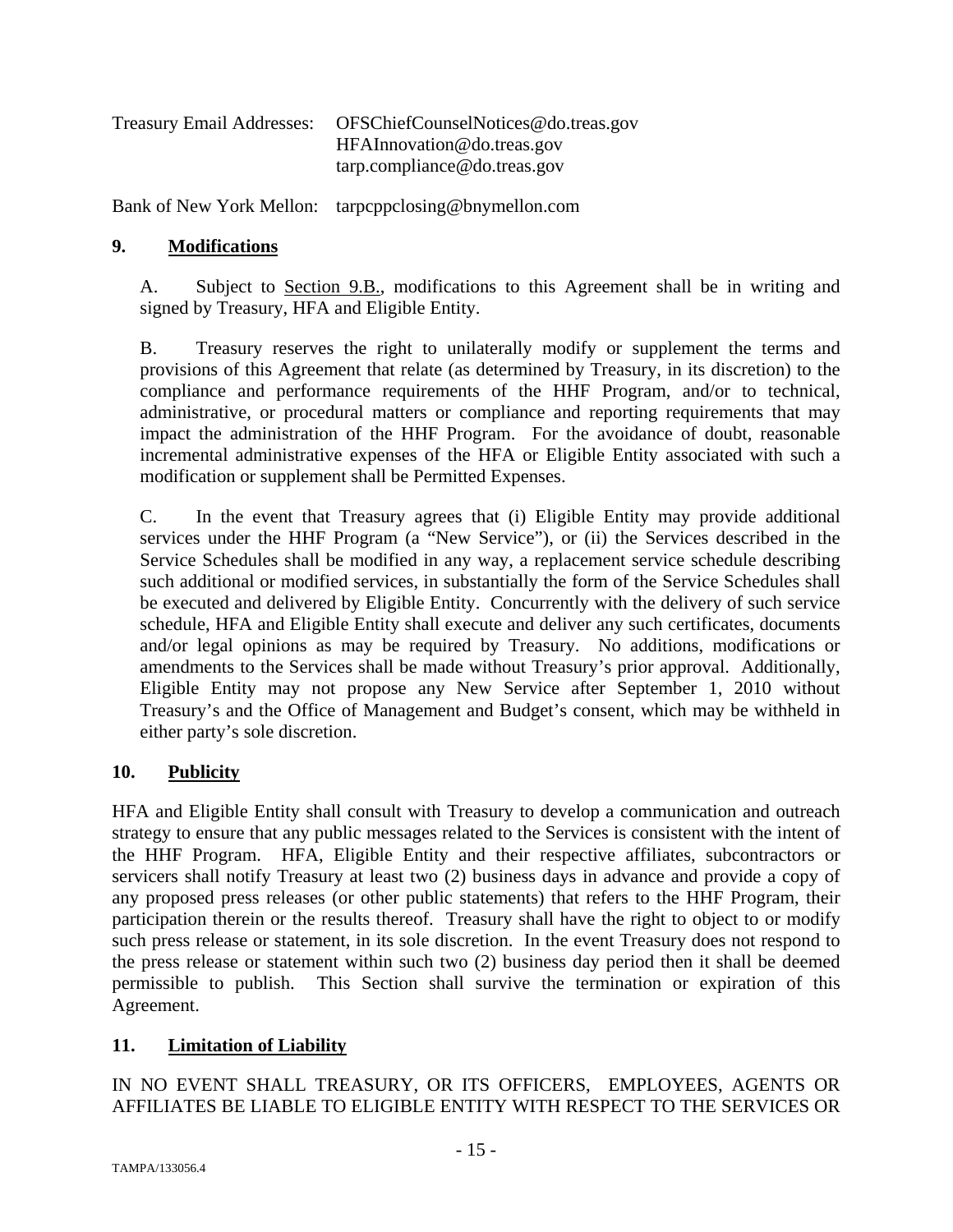THIS AGREEMENT, OR FOR ANY ACT OR OMISSION OCCURRING IN CONNECTION WITH THE FOREGOING, FOR ANY DAMAGES OF ANY KIND, INCLUDING, BUT NOT LIMITED TO DIRECT DAMAGES, INDIRECT DAMAGES, LOST PROFITS, LOSS OF BUSINESS, OR OTHER INCIDENTAL, CONSEQUENTIAL, SPECIAL OR PUNITIVE DAMAGES OF ANY NATURE OR UNDER ANY LEGAL THEORY WHATSOEVER, EVEN IF ADVISED OF THE POSSIBILITY OF SUCH DAMAGES AND REGARDLESS OF WHETHER OR NOT THE DAMAGES WERE REASONABLY FORESEEABLE; PROVIDED, HOWEVER, THAT THIS PROVISION SHALL NOT LIMIT TREASURY'S OBLIGATION TO REMIT PURCHASE PRICE PAYMENTS TO ELIGIBLE ENTITY IN ACCORDANCE WITH THIS AGREEMENT.

## **12. Indemnification**

HFA and Eligible Entity agree respectively as set forth on Schedule E attached hereto and incorporated herein.

# **13. Miscellaneous**

A. The recitals set forth at the beginning of this Agreement are true and accurate and are incorporated herein by this reference.

B. This Agreement is not a Federal procurement contract and is therefore not subject to the provisions of the Federal Property and Administrative Services Act (41 U.S.C. §§ 251- 260), the Federal Acquisition Regulations (48 CFR Chapter 1), or any other Federal procurement law.

C. Any provision of this Agreement that is determined to be prohibited or unenforceable in any jurisdiction shall, as to such jurisdiction, be ineffective to the extent of such prohibition or unenforceability without invalidating the remaining provisions of this Agreement, and no such prohibition or unenforceability in any jurisdiction shall invalidate such provision in any other jurisdiction.

D. Failure on the part of Treasury to insist upon strict compliance with any of the terms hereof shall not be deemed a waiver, nor will any waiver hereunder at any time be deemed a waiver at any other time. No waiver will be valid unless in writing and signed by an authorized officer of Treasury. No failure by Treasury to exercise any right, remedy, or power hereunder will operate as a waiver thereof or operate as a course of dealing as to which Eligible Entity may justifiably rely. The rights, remedies, and powers provided herein are cumulative and not exhaustive of any rights, remedies, and powers provided by law.

E. This Agreement shall inure to the benefit of and be binding upon the parties to this Agreement, and their permitted successors-in-interest. Treasury shall be permitted to assign its interest in this Agreement without the prior consent of HFA or Eligible Entity. Neither HFA, nor Eligible Entity shall be permitted to assign its interest in this Agreement without the prior written consent of Treasury, which may be withheld in Treasury's sole discretion.

F. This Agreement may be executed in two or more counterparts (and by different parties on separate counterparts), each of which shall be an original, but all of which together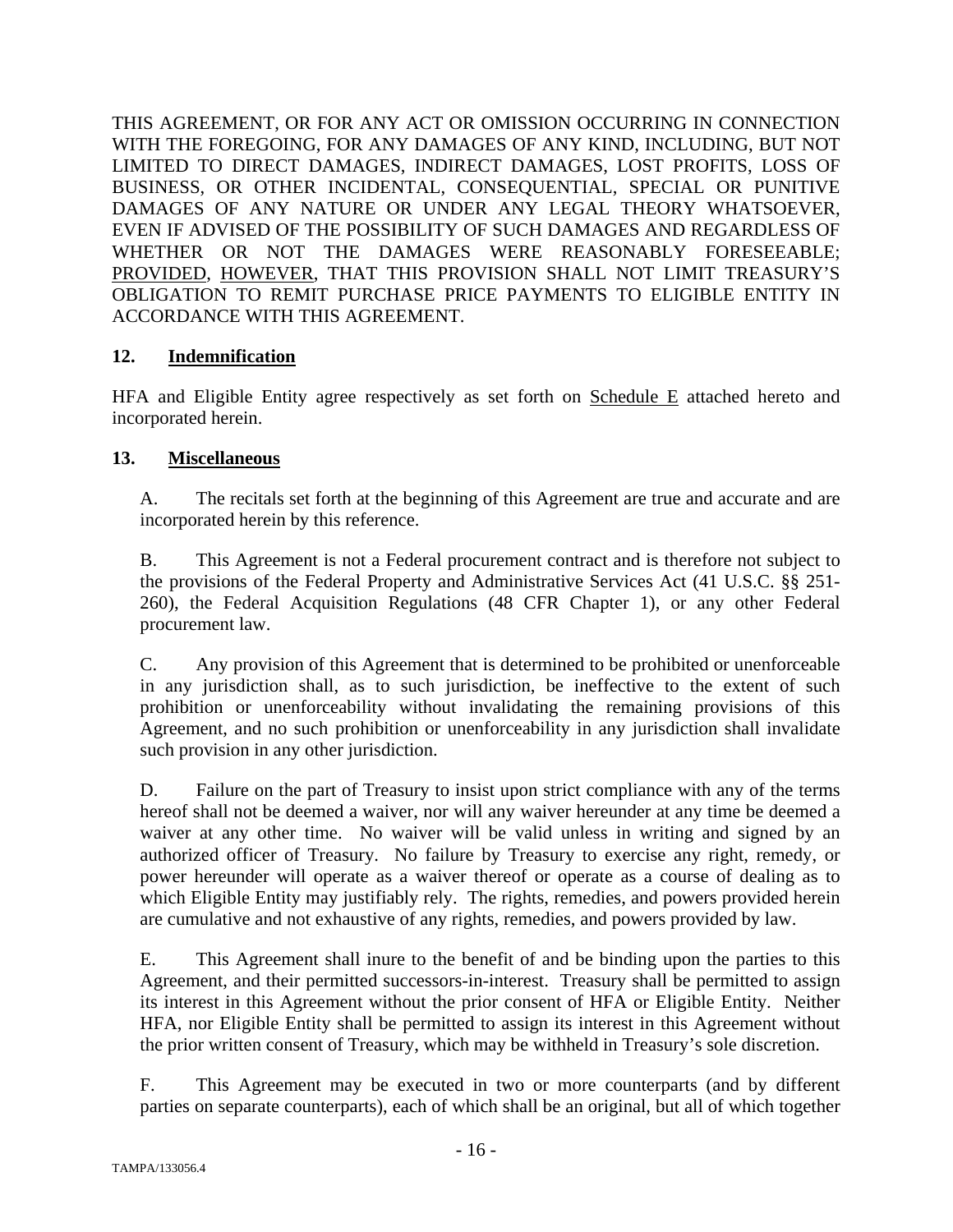shall constitute one and the same instrument. Facsimile or electronic copies of this Agreement, together with the Financial Instrument, the Service Schedules, and any certifications provided hereunder, shall be treated as originals for all purposes.

G. This Agreement, together with the Financial Instrument, Service Schedules, and the Certifications, constitutes the entire agreement of the parties with respect to the subject matter hereof.

H. Any provisions of this Agreement (including all documents incorporated by reference thereto) that contemplate their continuing effectiveness, including, but not limited to, Sections 2, 3, 4, 7, 10, 11, 12 and 13 of this Agreement, and the Financial Instrument, and any other provisions (or portions thereof) in this Agreement that relate to, or may impact, the ability of Treasury to fulfill its responsibilities in connection with the HHF Program, shall survive the expiration or termination of this Agreement.

# **14. Defined Terms; Incorporation by Reference**

A. All references to this "Agreement" necessarily include, in all instances, this Agreement and all documents, exhibits and schedules incorporated into this Agreement by reference, whether or not so noted contextually, and all amendments and modifications thereto. Specific references throughout this Agreement to individual documents that are incorporated by reference into this Agreement are not inclusive of any other documents that are incorporated by reference, unless so noted contextually.

B. The term "Effective Date" means the date indicated as the Closing Date on Schedule A.

C. Exhibit A - Form of Financial Instrument, Exhibits B-1 and B-2 - Forms of Certification, Exhibit C - Form of Capital Draw Request, Exhibit D-1 - Form of Legal Opinion - HFA, Exhibit D-2 - Form of Legal Opinion - Eligible Entity (in each case, in form and, upon completion, in substance), Schedule A - Basic Information, Schedule B - Service Schedules, Schedule C - Permitted Expenses, Schedule D - Qualifications to Representations and Warranties, Schedule E - Indemnification, including all amendments and modifications thereto, are incorporated into this Agreement by this reference and given the same force and effect as though fully set forth herein.

# [SIGNATURE PAGE FOLLOWS; REMAINDER OF PAGE INTENTIONALLY LEFT BLANK]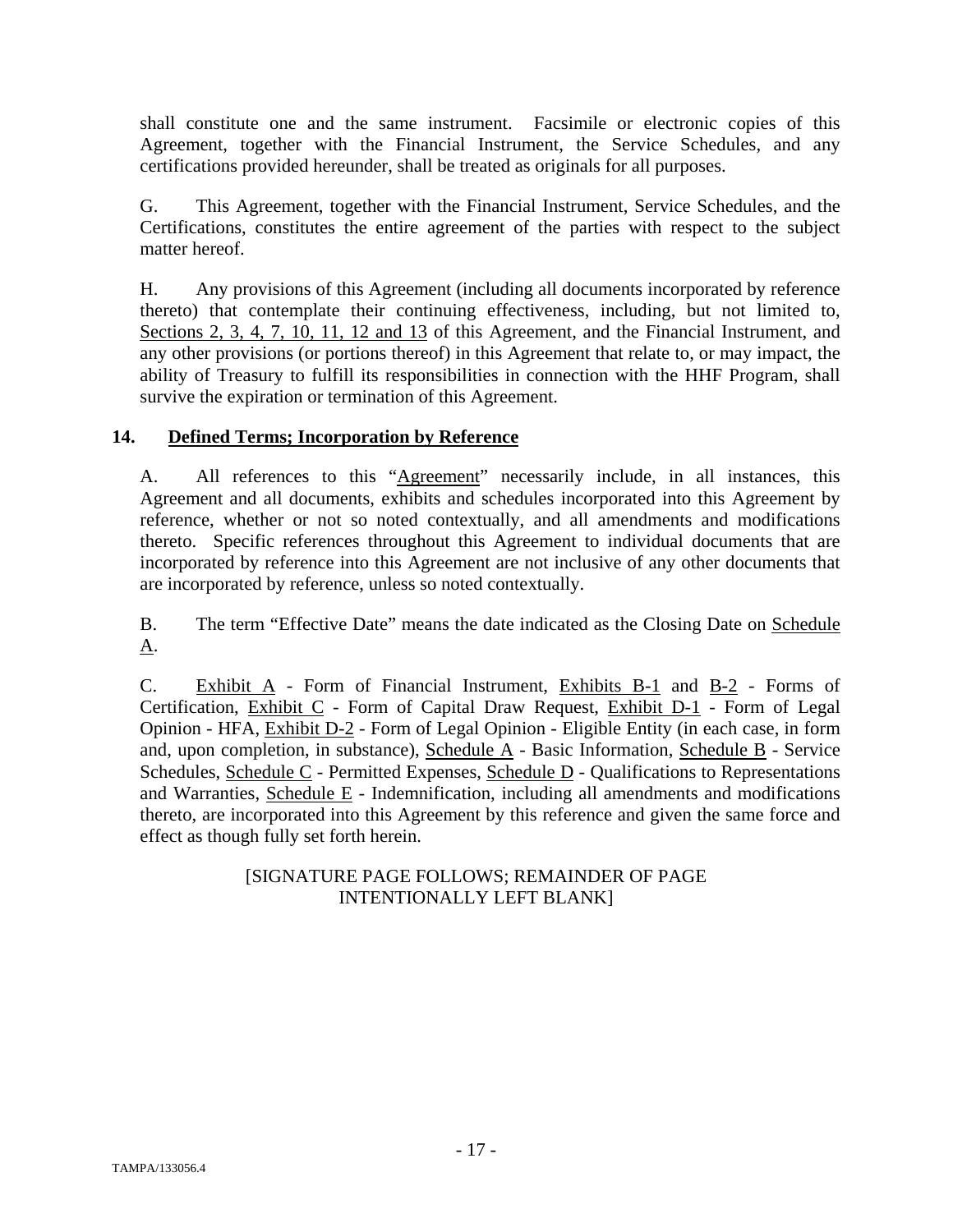**In Witness Whereof**, HFA, Eligible Entity and Treasury by their duly authorized officials hereby execute and deliver this Commitment to Purchase Financial Instrument and HFA Participation Agreement as of the Effective Date.

**HFA**: **TREASURY**:

TENNESSEE HOUSING DEVELOPMENT AGENCY

UNITED STATES DEPARTMENT OF THE **TREASURY** 

By:  $\frac{\sqrt{s}}{\sqrt{6}}$  / S/ Ted R. Fellman By: Name: Ted R. Fellman Name: Herbert M. Allison, Jr.

Title: Executive Director Title: Assistant Secretary for Financial Stability

#### **ELIGIBLE ENTITY**:

TENNESSEE HOUSING DEVELOPMENT **AGENCY** 

By: /s/ Ted R. Fellman <u>S/ Ted R. Fellman</u><br>Name: Ted R. Fellman Title: Executive Director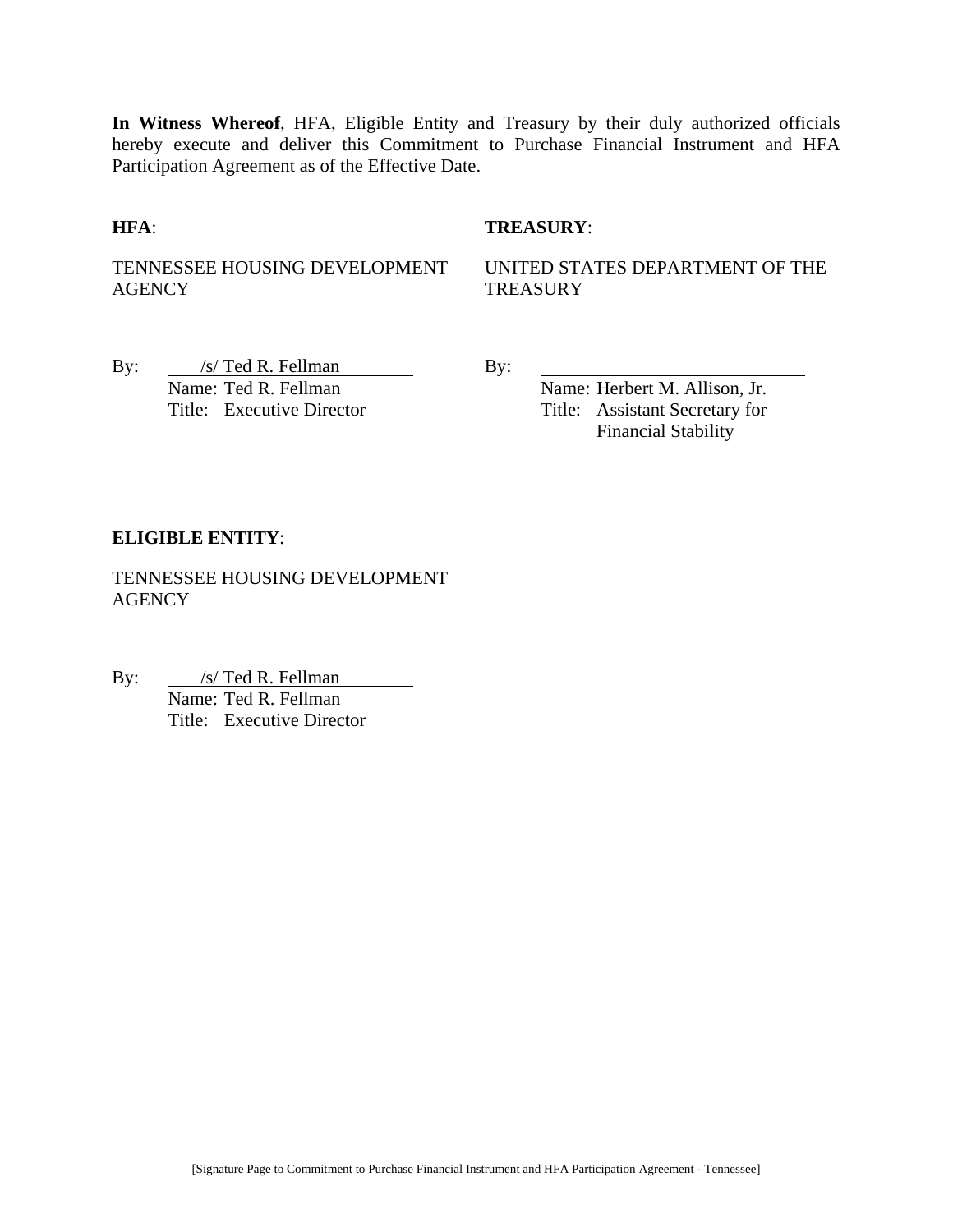In Witness Whereof, HFA, Eligible Entity and Treasury by their duly authorized officials hereby execute and deliver this Commitment to Purchase Financial Instrument and HFA Participation Agreement as of the Effective Date.

#### HFA:

#### **TREASURY:**

TENNESSEE HOUSING DEVELOPMENT **AGENCY** 

**TREASURY** By:

By:

Name: Ted R. Fellman Title: Executive Director Name: Herbert M. Allison, Jr. Title: Assistant Secretary for **Financial Stability** 

UNITED STATES DEPARTMENT OF THE

#### **ELIGIBLE ENTITY:**

TENNESSEE HOUSING DEVELOPMENT **AGENCY** 

By:

Name: Ted R. Fellman Title: Executive Director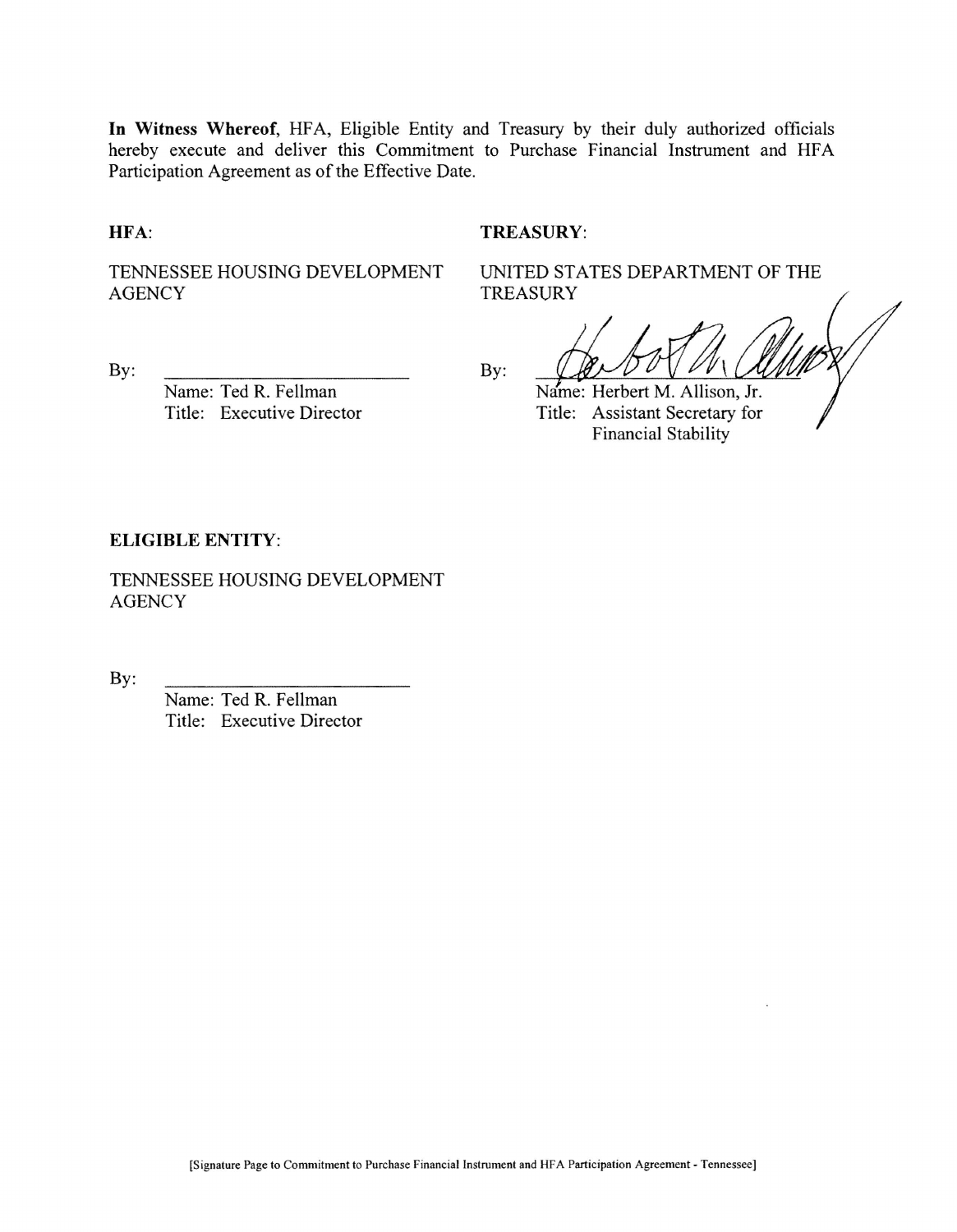## **EXHIBITS AND SCHEDULES**

- Exhibit A Form of Financial Instrument
- Exhibit B-1 Form of HFA Certification
- Exhibit B-2 Form of Eligible Entity Certification
- Exhibit C Form of Capital Draw Request
- Exhibit D-1 Form of Legal Opinion HFA
- Exhibit D-2 Form of Legal Opinion Eligible Entity
- Schedule A Basic Information
- Schedule B Service Schedules
- Schedule C Permitted Expenses
- Schedule D Qualifications to Representations and Warranties
- Schedule E Indemnification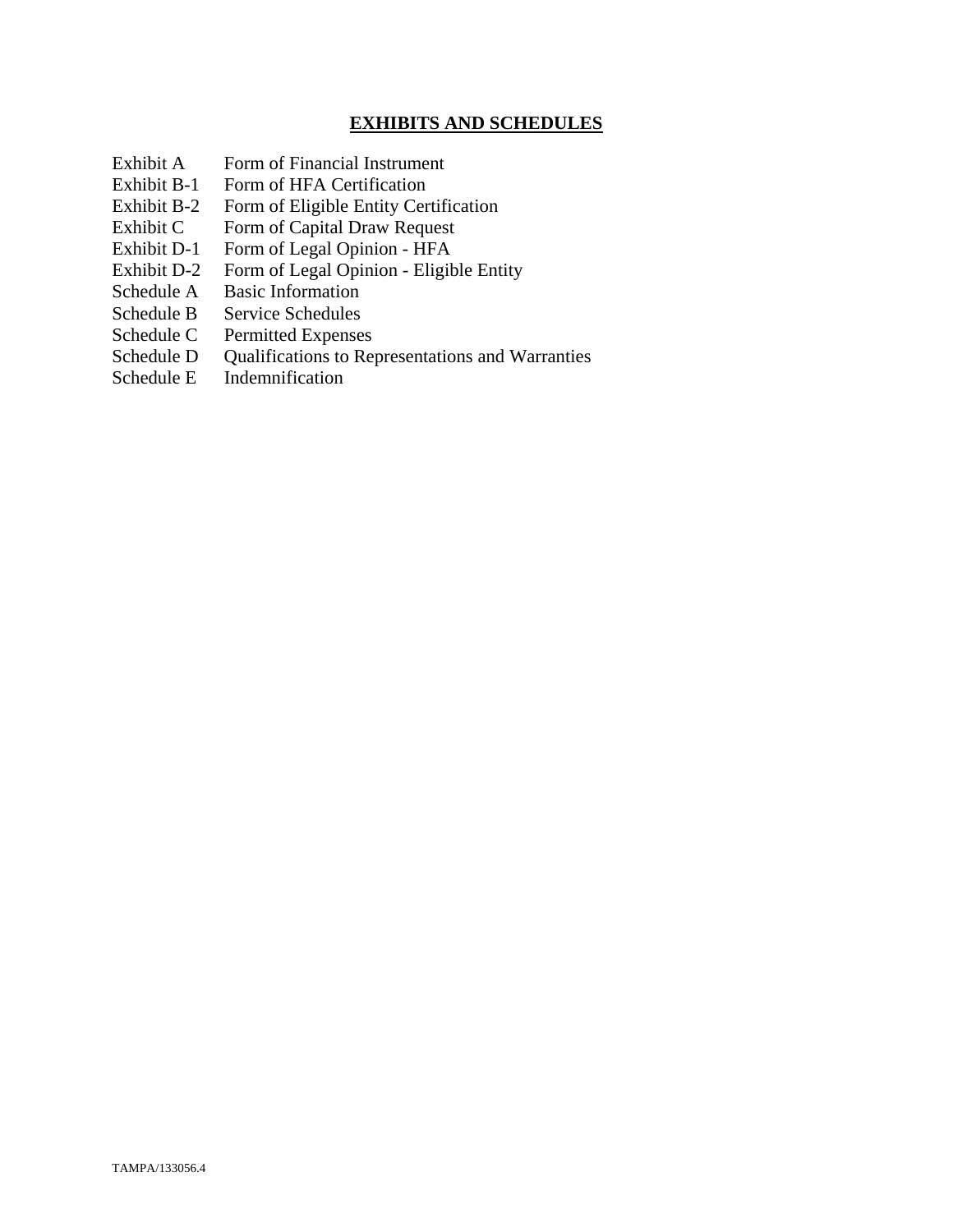#### **EXHIBIT A**

#### **FORM OF FINANCIAL INSTRUMENT**

This Financial Instrument is delivered by the undersigned party ("Eligible Entity") as provided in Section 1 of the Commitment to Purchase Financial Instrument and HFA Participation Agreement (the "Agreement"), entered into as of the Effective Date, by and among the United States Department of the Treasury ("Treasury"), the party designated as HFA in the Agreement ("HFA") and Eligible Entity. This Financial Instrument is effective as of the Effective Date. All of the capitalized terms that are used but not defined herein shall have the meanings ascribed to them in the Agreement.

For good and valuable consideration, the receipt and sufficiency of which are hereby acknowledged, Eligible Entity agrees as follows:

- 1. Eligible Entity Obligation; Purchase Price Consideration.
	- (a) Eligible Entity shall perform all Services described in the Service Schedules in consideration for the Purchase Price described in subsection (b) below, in accordance with the terms and conditions of the Agreement, to the satisfaction of Treasury. The conditions precedent to the payment by Treasury of the Purchase Price with respect to the Services are set forth in Section 3(B) of the Agreement.
	- (b) This Financial Instrument is being purchased by Treasury pursuant to Section 3 of the Agreement through the payment by Treasury of various payments referred to collectively in the Agreement as the "Purchase Price". This Financial Instrument is being purchased by Treasury in connection with Eligible Entity's participation in the Housing Finance Agency Innovation Fund for the Hardest Hit Housing Markets program (the "HHF Program") created under the Emergency Economic Stabilization Act of 2008 (P.L. 110-343), as amended, as the same may be amended from time to time ("EESA").
- 2. Repayment of Purchase Price. In the event a recipient of HHF Program funds repays any or all of the funds received from Eligible Entity in connection with the Services, Eligible Entity shall use such funds as follows:
	- (a) First, if such funds are repaid on or prior to December 31, 2017, Eligible Entity may use such repaid funds to continue to provide Services to other eligible homeowners up to and including December 31, 2017 or retain such repaid funds to fund the Permitted Expenses to the extent the full amount as indicated on Schedule C to the Agreement has not been drawn from Treasury pursuant to Section 3(A) of the Agreement. Any repaid funds retained by Eligible Entity to fund Permitted Expenses shall correspondingly reduce the amount that Eligible Entity may draw from Treasury pursuant to Section 3(A) of the Agreement to fund Permitted Expenses.
	- (b) Second, if such funds are repaid on or prior to December 31, 2017 and Eligible Entity is no longer providing the Services to new homeowners and the Permitted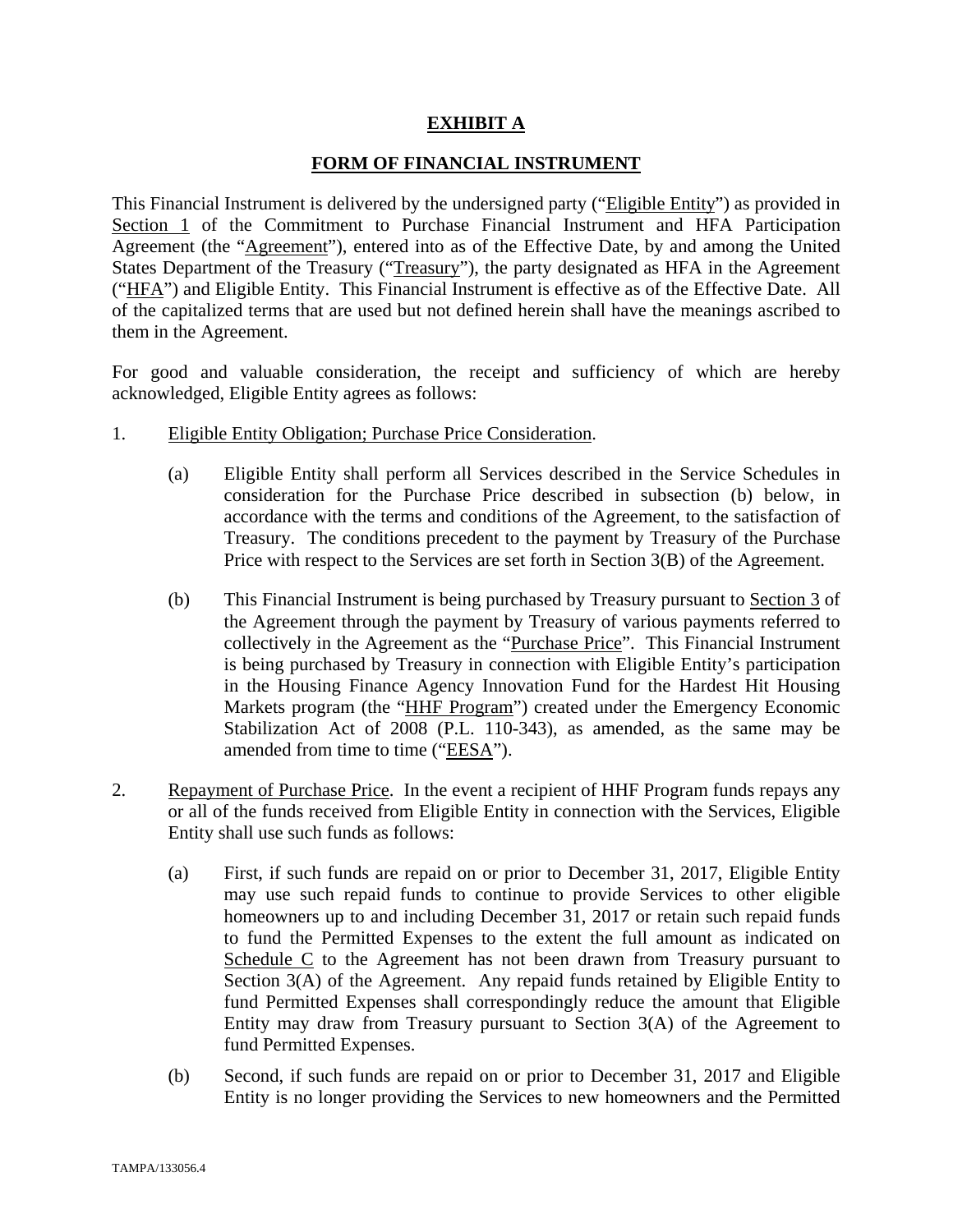Expenses have been fully funded, then Eligible Entity shall remit such funds to Treasury, monthly on the 15th day of each month or first business day thereafter.

- (c) Third, if such funds are repaid after December 31, 2017, Eligible Entity shall remit such funds to Treasury, monthly on the  $15<sup>th</sup>$  day of each month or first business day thereafter.
- 3. Final Repayment. In the event Eligible Entity is holding any HHF Programs funds, including, but not limited to, excess cash and amounts on deposit in the administrative reserve, as of December 31, 2017, such funds shall be returned to Treasury or its designee prior to 1:00 p.m. Eastern Standard Time on December 31, 2017.
- 4. Security Interest. As security for the performance of the Services and the other obligations of Eligible Entity under the Agreement, as such obligations are evidenced in this Financial Instrument, Eligible Entity has granted to Treasury a first lien priority security interest in the Depository Account and in any moneys, or investments, if any, held therein.
- 5. Representations, Warranties and Covenants. Eligible Entity represents and warrants that the representations and warranties set forth in the Agreement, on the date hereof, are, and on the date of each Capital Draw hereunder, shall be, true, correct, accurate and complete in all material respects. The truth and accuracy of such representations and warranties are continuing obligations of Eligible Entity. Additionally, all covenants of Eligible Entity set forth in Section 2 of the Agreement are incorporated herein by reference and Eligible Entity, on the date hereof, is not, and on the date of each Capital Draw hereunder, shall not be in breach of any such covenants. In the event that any of the representations or warranties made herein or in the Agreement cease to be true and correct, or the Eligible Entity breaches any of the covenants made herein or in the Agreement, Eligible Entity agrees to notify Treasury immediately and the same shall constitute an Event of Default hereunder.
- 6. Limitation of Liability

IN NO EVENT SHALL TREASURY, OR ITS OFFICERS, EMPLOYEES, AGENTS OR AFFILIATES BE LIABLE TO ELIGIBLE ENTITY WITH RESPECT TO THE SERVICES OR THE AGREEMENT, OR FOR ANY ACT OR OMISSION OCCURRING IN CONNECTION WITH THE FOREGOING, FOR ANY DAMAGES OF ANY KIND, INCLUDING, BUT NOT LIMITED TO DIRECT DAMAGES, INDIRECT DAMAGES, LOST PROFITS, LOSS OF BUSINESS, OR OTHER INCIDENTAL, CONSEQUENTIAL, SPECIAL OR PUNITIVE DAMAGES OF ANY NATURE OR UNDER ANY LEGAL THEORY WHATSOEVER, EVEN IF ADVISED OF THE POSSIBILITY OF SUCH DAMAGES AND REGARDLESS OF WHETHER OR NOT THE DAMAGES WERE REASONABLY FORESEEABLE; PROVIDED, HOWEVER, THAT THIS PROVISION SHALL NOT LIMIT TREASURY'S OBLIGATION TO REMIT PURCHASE PRICE PAYMENTS TO ELIGIBLE ENTITY IN ACCORDANCE WITH THE AGREEMENT.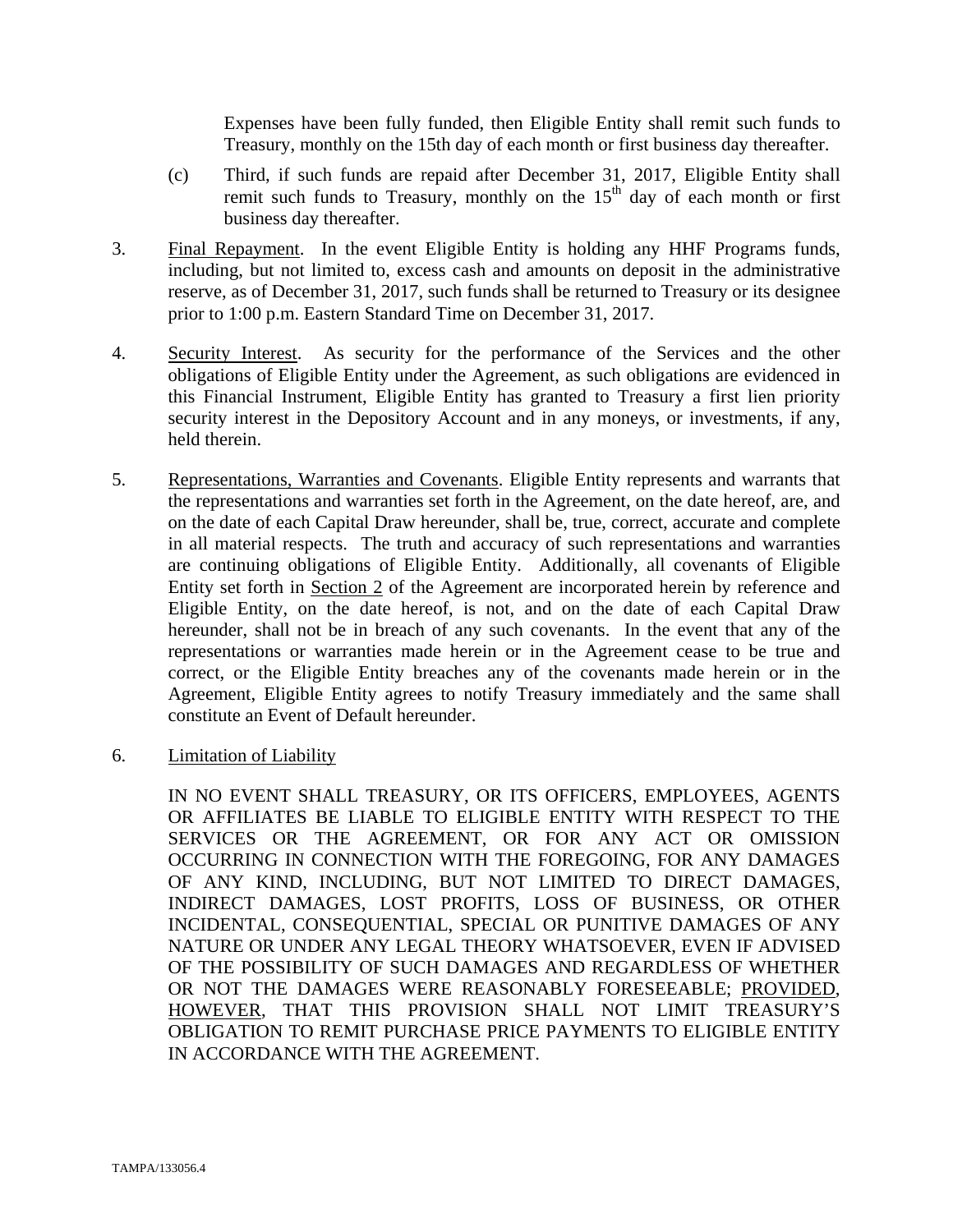# 7. Indemnification

Eligible Entity agrees as set forth on  $S$ chedule E to the Agreement, which  $S$ chedule E is hereby incorporated into this Financial Instrument by reference.

IN WITNESS WHEREOF, Eligible Entity hereby executes this Financial Instrument on the date set forth below.

[INSERT FULL LEGAL NAME OF ELIGIBLE ENTITY]

By: <u> 1989 - Johann Barbara, martin a</u> Name: Title:

Date: \_\_\_\_\_\_\_\_\_\_\_\_ \_\_, 2010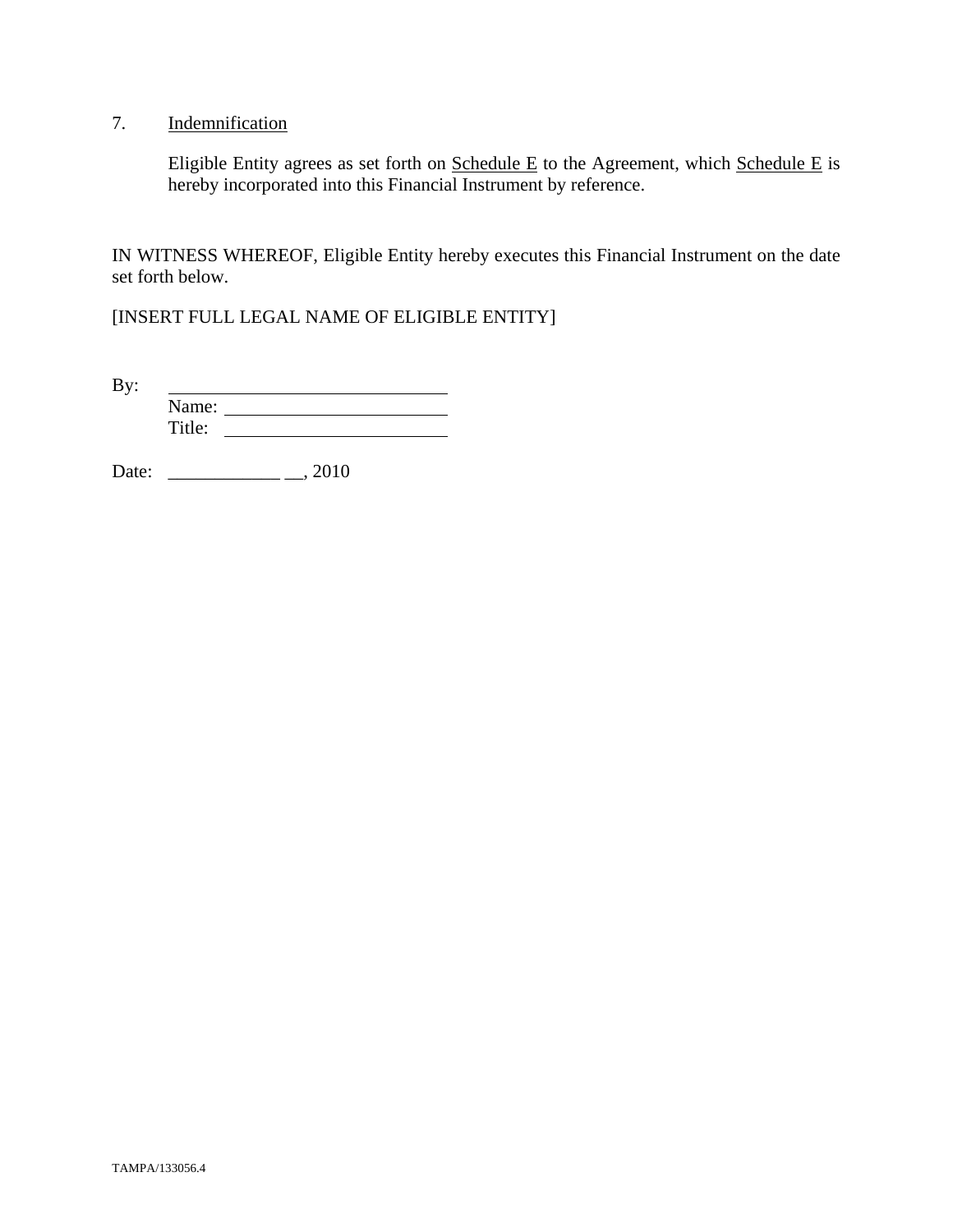#### **EXHIBIT B-1**

#### **FORM OF HFA CERTIFICATION**

This Certification is delivered as required by Section  $2.A(15)$  of that certain Commitment to Purchase Financial Instrument and HFA Participation Agreement (the "Agreement"), effective as of [INSERT CLOSING DATE], by and among the United States Department of the Treasury ("Treasury"), the undersigned party ("HFA") and the institution party thereto ("Eligible Entity"). All terms used, but not defined herein, shall have the meanings ascribed to them in the Agreement.

HFA hereby certifies, represents and warrants as of the date hereof that each of the representations and warranties of HFA contained in the Agreement are true, correct, accurate and complete in all material respects as of the date hereof. All covenants of HFA contained in the Agreement shall remain in full force and effect and HFA is not in breach of any such covenant.

Eligible Entity does not have HHF Program funds on hand of more than  $\frac{1}{2}$ [INSERT AN AMOUNT EQUAL TO 5% OF THE PROGRAM PARTICIPATION CAP]

HFA knows of no material deficiencies in the Internal Antifraud and Compliance Monitoring Program.

In the event that any part of the certification made herein is discovered not to be true and correct, HFA agrees to notify Treasury immediately.

\_\_\_\_\_\_\_\_\_\_\_\_\_\_\_\_\_\_\_\_\_\_\_\_\_\_\_\_\_\_\_\_\_\_\_\_ \_\_\_\_\_\_\_\_\_\_\_\_\_\_\_\_\_\_\_\_\_\_\_\_

[INSERT FULL LEGAL NAME OF HFA]:

[Name of Authorized Official] Date [Title of Authorized Official]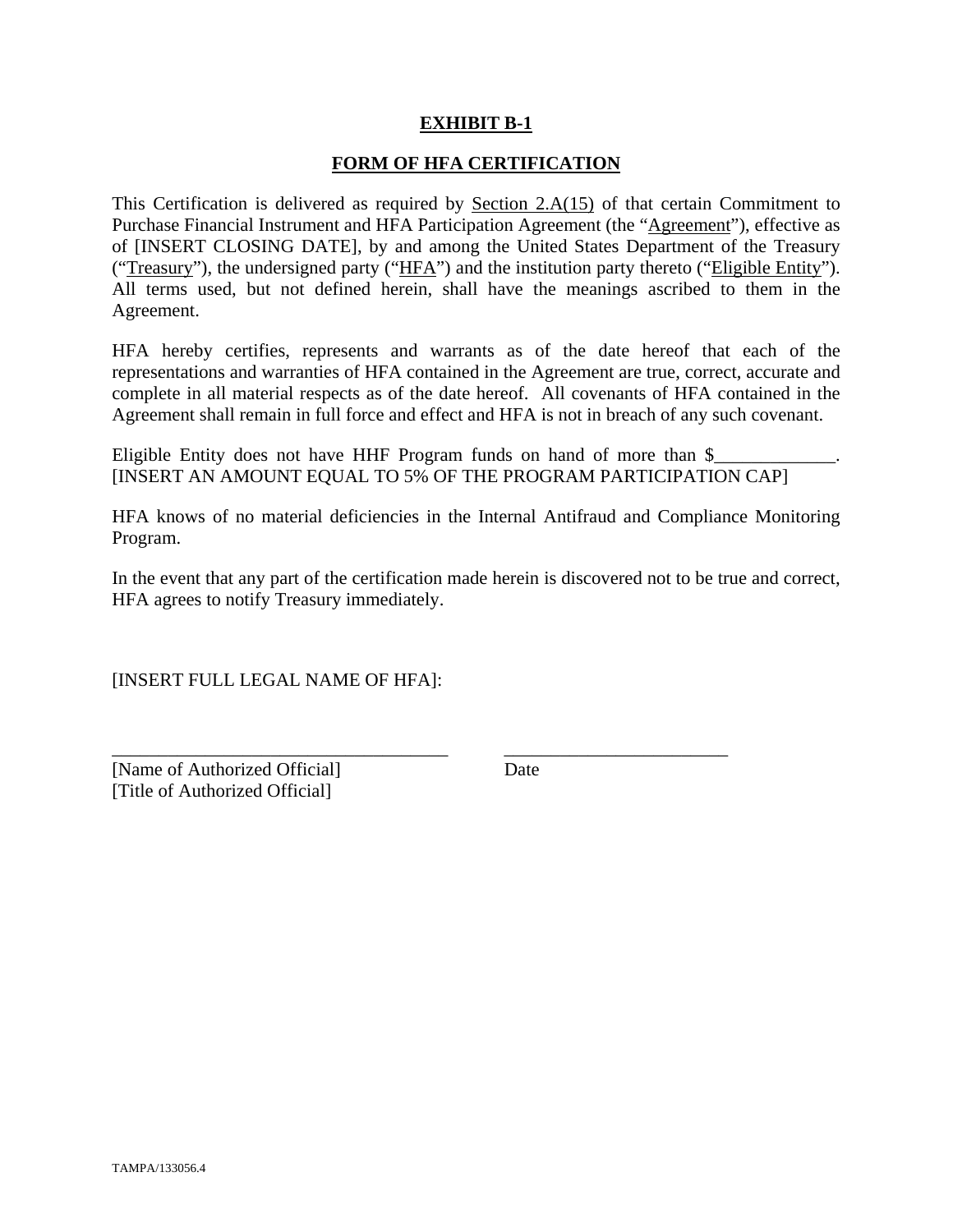# **EXHIBIT B-2**

#### **FORM OF ELIGIBLE ENTITY CERTIFICATION**

This Certification is delivered as required by Section 2.A(15) of the Commitment to Purchase Financial Instrument and HFA Participation Agreement (the "Agreement"), effective as of [INSERT CLOSING DATE], by and among the United States Department of the Treasury ("Treasury"), the party designated as HFA in the Agreement and the undersigned party ("Eligible Entity"). All terms used, but not defined herein, shall have the meanings ascribed to them in the Agreement.

Eligible Entity hereby certifies, represents and warrants as of the date hereof that each of the representations and warranties of Eligible Entity contained in the Agreement are true, correct, accurate and complete in all material respects as of the date hereof. All covenants of Eligible Entity contained in the Agreement shall remain in full force and effect and Eligible Entity is not in breach of any such covenant.

Eligible Entity does not have HHF Program funds on hand of more than  $\$ [INSERT AN AMOUNT EQUAL TO 5% OF THE PROGRAM PARTICIPATION CAP]

Eligible Entity knows of no material deficiencies in the Internal Control Program or the Internal Antifraud and Compliance Monitoring Program.

In the event that any part of the certification made herein is discovered not to be true and correct, Eligible Entity agrees to notify Treasury immediately.

\_\_\_\_\_\_\_\_\_\_\_\_\_\_\_\_\_\_\_\_\_\_\_\_\_\_\_\_\_\_\_\_\_\_\_\_ \_\_\_\_\_\_\_\_\_\_\_\_\_\_\_\_\_\_\_\_\_\_\_\_

[INSERT FULL LEGAL NAME OF ELIGIBLE ENTITY]:

[Name of Authorized Official] Date [Title of Authorized Official]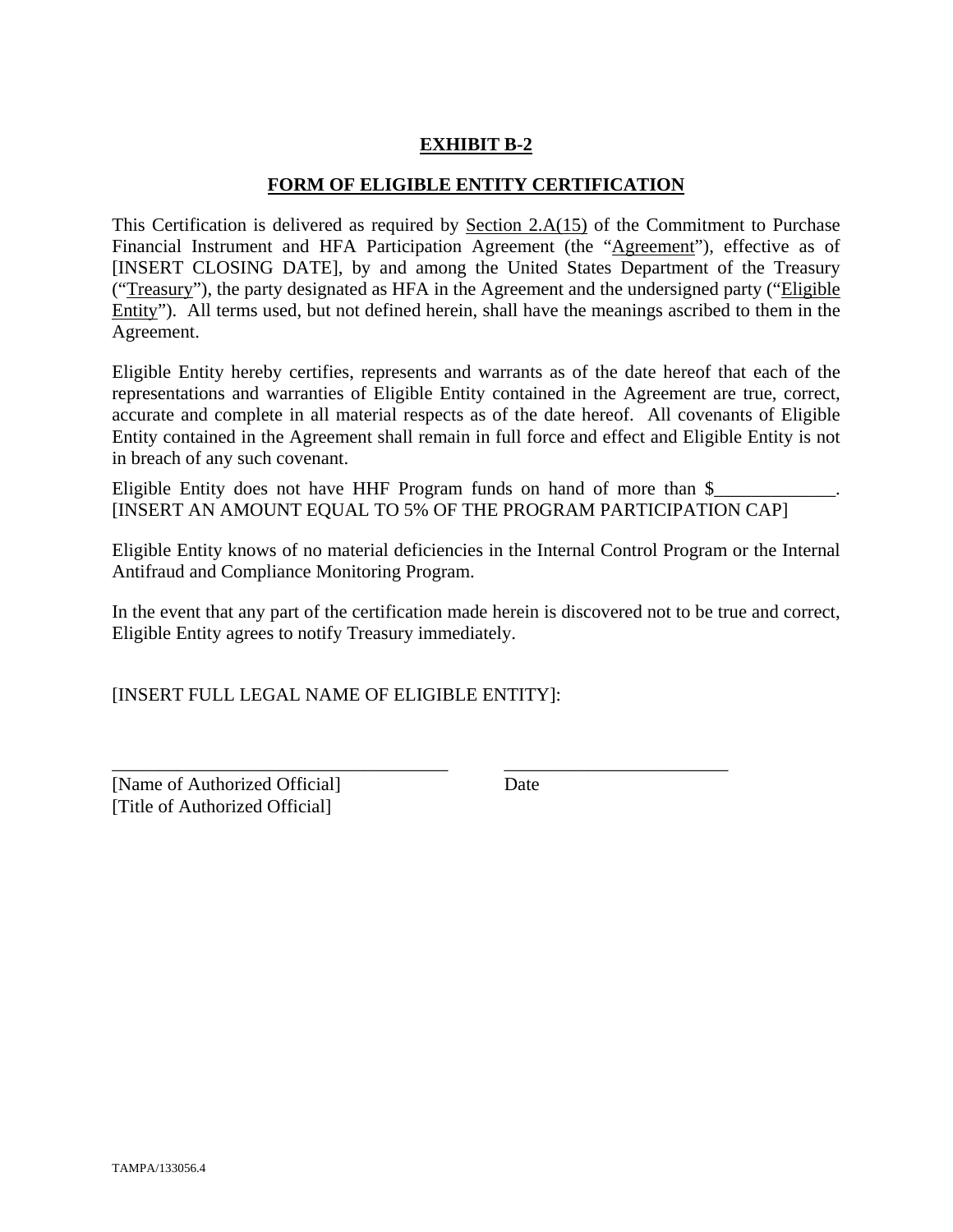#### **EXHIBIT C**

#### **FORM OF CAPITAL DRAW REQUEST**

[insert date]

The Bank of New York Mellon tarpcppclosing@bnymellon.com Attn: Matthew Sabino

The United States Department of the Treasury OFSChiefCounselNotices@do.treas.gov HFAInnovation@do.treas.gov tarp.compliance@do.treas.gov Attention: HFA Hardest Hit Fund

Ladies/Gentlemen:

 Reference is made to the Commitment to Purchase Financial Instrument and HFA Participation Agreement dated as of the date set forth on Schedule A thereto (as amended, supplemented or otherwise modified and in effect from time to time, the "HPA") by and among [insert HFA name] ("HFA"), [insert Eligible Entity name] ("Eligible Entity") and the United States Department of the Treasury ("Treasury"). Reference is also made to the Financial Instrument dated the date set forth on Schedule A to the HPA delivered by Eligible Entity to Treasury (the "Financial Instrument"). Capitalized terms used but not otherwise defined herein shall have the meaning given them in the HPA.

 In accordance with Section 3.A. of the HPA, the undersigned Eligible Entity hereby requests that The Bank of New York Mellon ("BNYM"), on behalf of Treasury, disburse the amounts set forth on the attached Capital Draw Schedule as a Capital Draw against the Purchase Price as described in the HPA to Eligible Entity on [insert date] (the "Funding Date").

 HFA and Eligible Entity, as applicable, hereby certify to Treasury and BNYM, as of the date hereof and on the Funding Date, that:

- (a) no default or Event of Default has occurred and is continuing as of the date hereof and on the Funding Date [other than  $\Box$ ];
- (b) each of the representations and warranties made by HFA and Eligible Entity in the HPA and Financial Instrument are true and correct on and as of such date, as if made on and as of the date hereof and on the Funding Date [other than ];
- (c) HFA and Eligible Entity are in compliance with the covenants and other agreements set forth in the HPA and Financial Instrument, which shall remain in full force and effect [other than \_\_\_\_\_\_\_\_\_\_\_\_\_\_];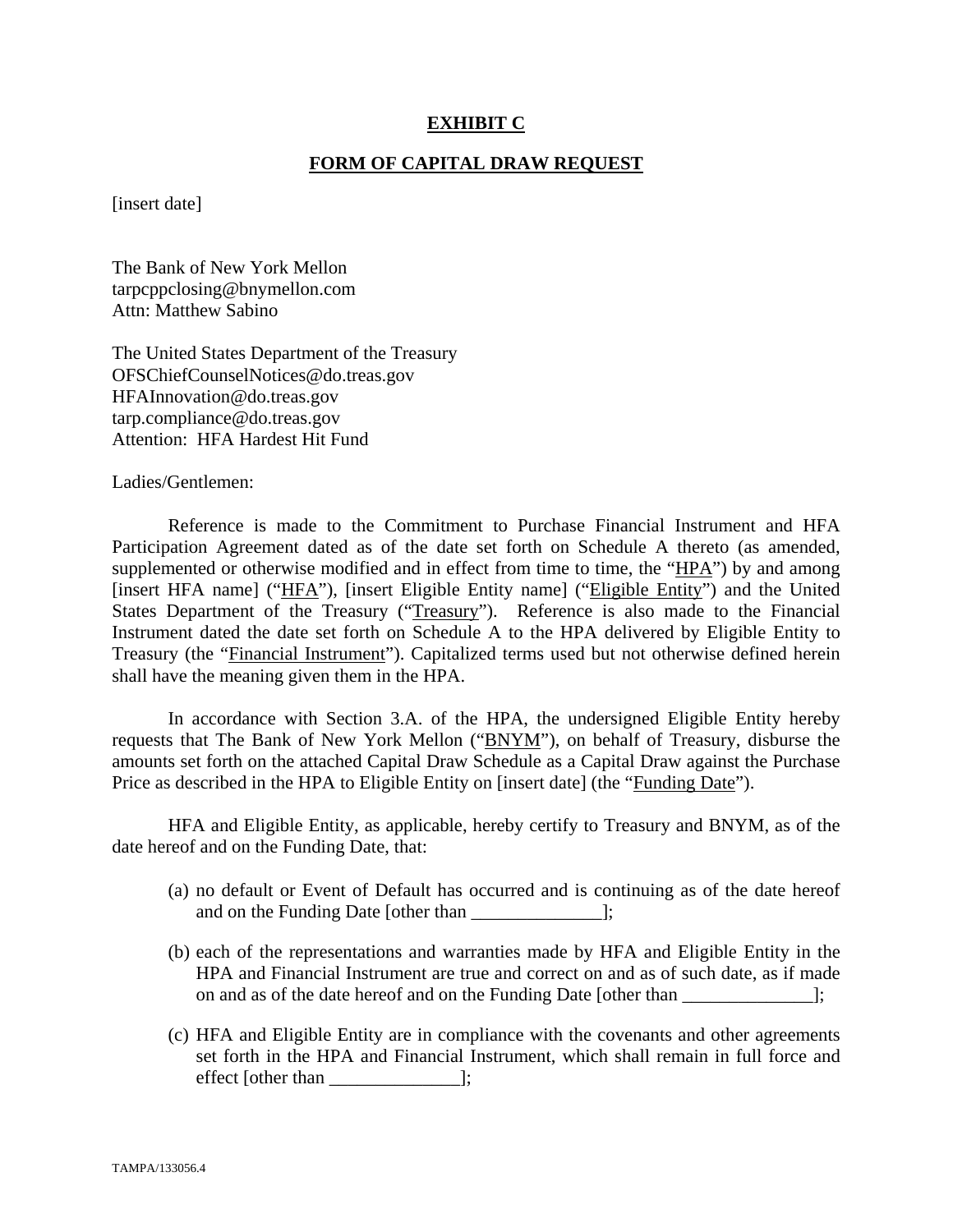- (d) all data and information set forth in this Capital Draw Request, including the Capital Draw Schedule, is true and correct in all respects; and
- (e) to our knowledge, there have been no Acts of Bad Faith by any HHF Recipient [other than  $\qquad$  ].

 In the event that any part of the certification made herein is discovered not to be true and correct after the date hereof, HFA or Eligible Entity, as applicable, shall notify Treasury immediately.

[INSERT FULL LEGAL NAME OF HFA]

[Name of Authorized Official] [Title of Authorized Official]

 $\overline{a}$ 

l

[INSERT FULL LEGAL NAME OF ELIGIBLE ENTITY]

[Name of Authorized Official] [Title of Authorized Official]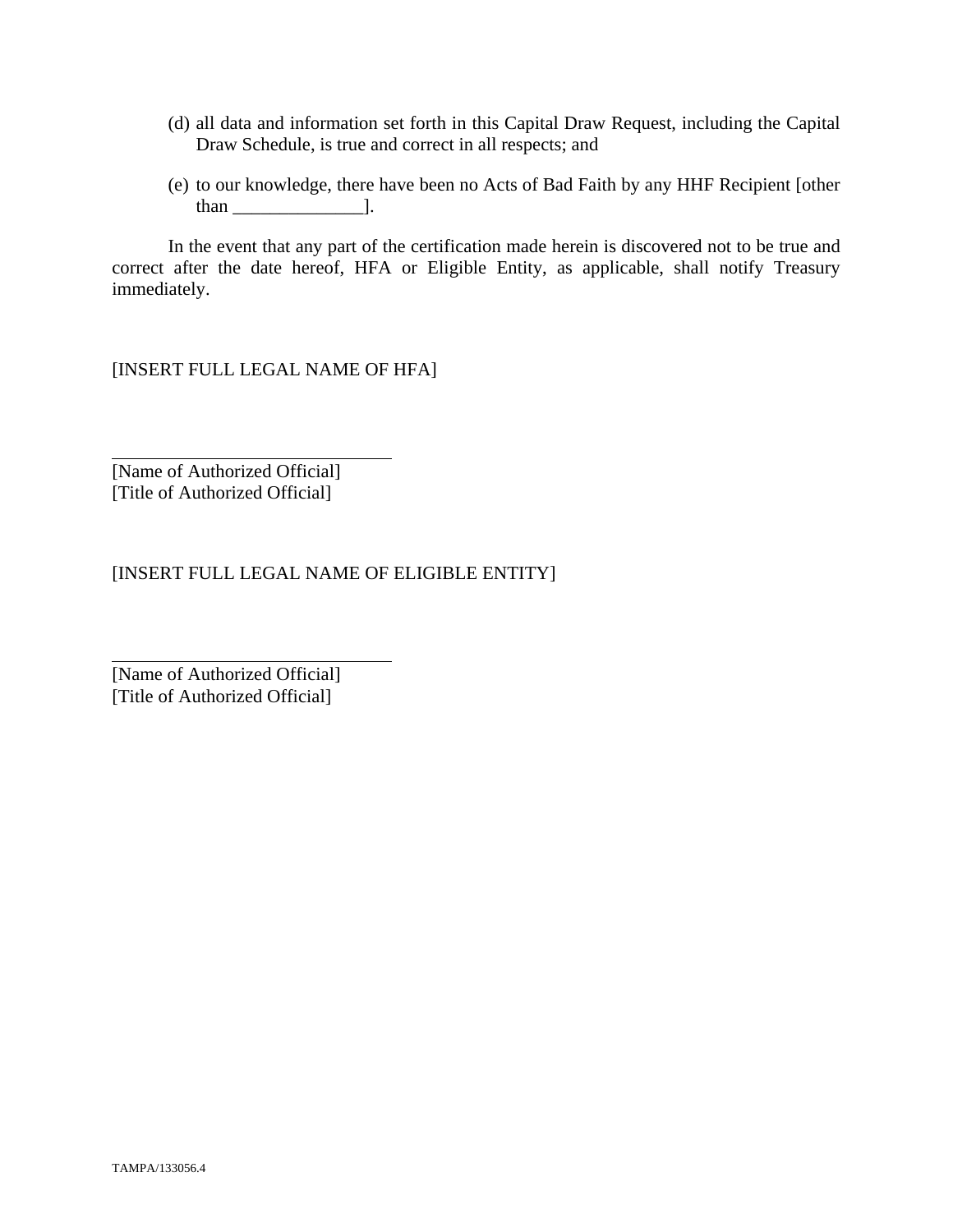# **CAPITAL DRAW SCHEDULE**

| Capital Draw Request for:                                                                                  |               |
|------------------------------------------------------------------------------------------------------------|---------------|
| [ Program                                                                                                  | \$            |
| [ Program                                                                                                  | \$            |
| Program                                                                                                    | \$            |
| Permitted Administrative Expenses                                                                          | \$            |
| <b>Total Capital Draw Request</b>                                                                          | $\mathbb{S}$  |
| Total Capital Draw Request as a Percentage of Program Participation Cap <sup>1</sup> :                     | $\frac{0}{0}$ |
|                                                                                                            |               |
| Total Purchase Price funded to date, including current Capital Draw:                                       | \$            |
|                                                                                                            |               |
| Program Participation Cap:                                                                                 | \$            |
|                                                                                                            |               |
| Program Funds Remaining:                                                                                   | $\mathcal{S}$ |
|                                                                                                            |               |
| Amount of HHF Program funds on hand prior to this Capital Draw:                                            | \$            |
|                                                                                                            |               |
| HHF Program funds on hand prior to this Capital Draw as a Percentage of<br>Program Participation $Cap^2$ : | $\%$          |
|                                                                                                            |               |

<sup>1</sup> May not be less than 2.5% nor exceed 20%.<br><sup>2</sup> May not exceed 5.0% on the date of submission of the Draw Request.

**Depository Account Information/Wire Instructions for payment of Capital Draw:**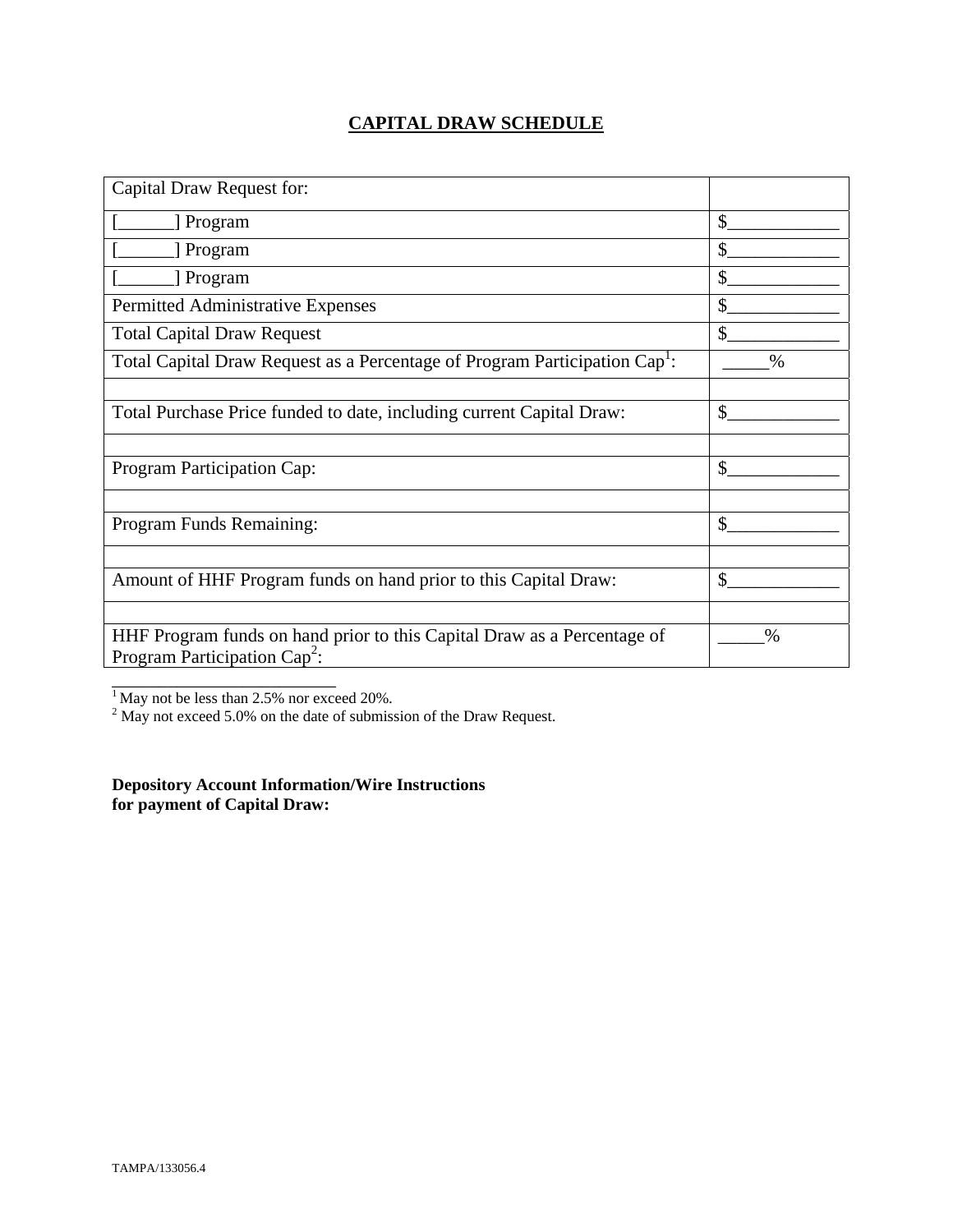## **EXHIBIT D-1**

## **FORM OF LEGAL OPINION - HFA**

#### [Customary introduction/qualifications]

1. HFA has been duly created and is validly existing as a \_\_\_\_\_\_\_\_\_\_\_\_\_\_\_\_\_\_\_\_ under the laws of the State of \_\_\_\_\_\_\_\_\_.

2. HFA has duly authorized the execution and delivery of the Agreement, and no further approval or authorization is required by HFA.

3. HFA has the power and authority to execute and deliver the Agreement and to perform its obligations thereunder.

4. The Agreement has been duly executed and delivered by HFA and, assuming due authorization, execution and delivery by the other parties thereto, constitutes a valid, legal and binding obligation of HFA, enforceable against HFA in accordance with its terms, except as the same may be limited by applicable bankruptcy, insolvency, reorganization, moratorium or similar laws affecting the enforcement of creditors' rights generally and general equitable principles, regardless of whether such enforceability is considered in a proceeding at law or in equity.

5. The execution and delivery by HFA of the Agreement and the performance by HFA of its obligations thereunder do not and will not: (i) violate the [organizational documents/Enabling Act] of HFA, (ii) to the best of our knowledge, after due inquiry, constitute a breach of or a default under any agreements or other instruments to which HFA is a party, (iii) to the best of our knowledge, after due inquiry, violate any judgment, decree or order of any court or administrative tribunal to which HFA is subject, or (iv) violate any Applicable Laws.

6. No consent, approval, authorization or other action by, or filing or registration with, any governmental authority of the United States or the State of \_\_\_\_\_\_\_\_\_\_ or any other entity having jurisdiction over HFA is required to be obtained prior to the execution and delivery of the Agreement or to perform the obligations contemplated thereby other than those consents, approvals, authorizations, filings, actions and registrations which have been obtained as of the date hereof.

7. HFA has obtained all necessary permits and licenses to perform its obligations under the Agreement.

8. There is no action, suit or proceeding, at law or in equity, or by or before any court or governmental agency, now pending or, to our knowledge, overtly threatened in writing against HFA that challenges the validity or enforceability of, or that seeks to enjoin the performance of, or seeks damages with respect to the Agreements or any of HFA's obligations thereunder.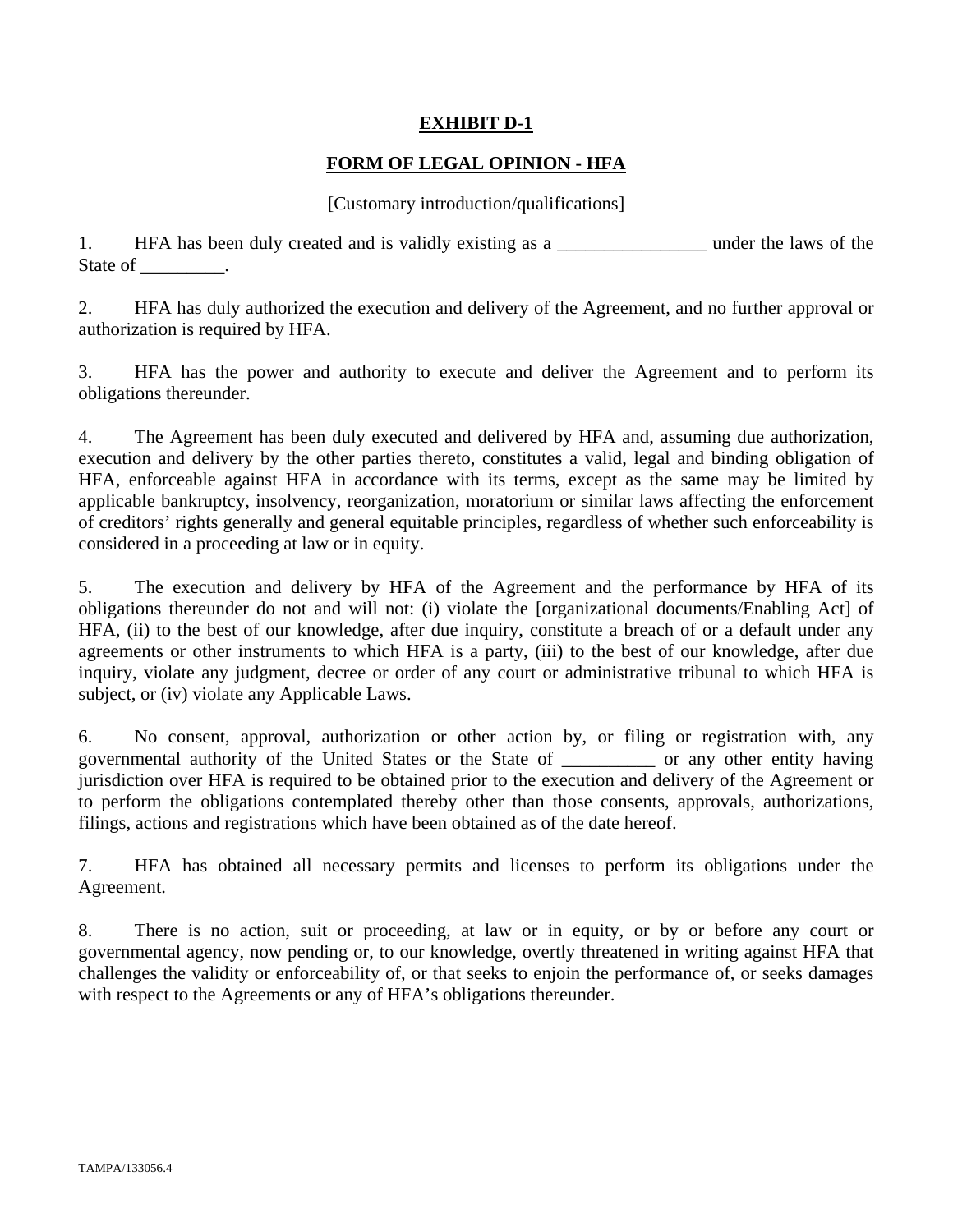# **EXHIBIT D-2**

# **FORM OF LEGAL OPINION - ELIGIBLE ENTITY**

#### [Customary introduction/qualifications]

1. Eligible Entity has been duly incorporated and is validly existing as a \_\_\_\_\_\_\_\_\_\_\_\_\_\_\_\_\_\_ and is in good standing under the laws of the State of \_\_\_\_\_\_\_\_.

2. Eligible Entity has duly authorized the execution and delivery of the Agreement and the Financial Instrument by all necessary [corporate] action, and no further approval or authorization is required by Eligible Entity.

3. Eligible Entity has the power and authority to execute and deliver the Agreement and the Financial Instrument and to perform its obligations thereunder.

4. Each of the Agreement and the Financial Instrument has been duly executed and delivered by Eligible Entity and, assuming due authorization, execution and delivery by the other parties thereto, each constitutes a valid, legal and binding obligation of Eligible Entity, enforceable against Eligible Entity in accordance with its terms, except as the same may be limited by applicable bankruptcy, insolvency, reorganization, moratorium or similar laws affecting the enforcement of creditors' rights generally and general equitable principles, regardless of whether such enforceability is considered in a proceeding at law or in equity.

5. The execution and delivery by Eligible Entity of the Agreement and the Financial Instrument and the performance by Eligible Entity of its obligations thereunder do not and will not: (i) violate the [organizational documents] of Eligible Entity, (ii) to the best of our knowledge, after due inquiry, constitute a breach of or a default under any agreements or other instruments to which Eligible Entity is a party, (iii) to the best of our knowledge, after due inquiry, violate any judgment, decree or order of any court or administrative tribunal to which Eligible Entity is subject, or (iv) violate any Applicable Laws.

6. No consent, approval, authorization or other action by, or filing or registration with, any governmental authority of the United States or the State of \_\_\_\_\_\_\_\_\_\_ or any other entity having jurisdiction over Eligible Entity is required to be obtained prior to the execution and delivery of the Agreement and the Financial Instrument or to perform the Services contemplated thereby other than those consents, approvals, authorizations, filings, actions and registrations which have been obtained as of the date hereof.

7. Eligible Entity has obtained all necessary permits and licenses to perform the Services it is obligated to perform under the Agreement.

8. There is no action, suit or proceeding, at law or in equity, or by or before any court or governmental agency, now pending or, to our knowledge, overtly threatened in writing against Eligible Entity that challenges the validity or enforceability of, or that seeks to enjoin the performance of, or seeks damages with respect to, the Agreement, the Financial Instrument or the Services.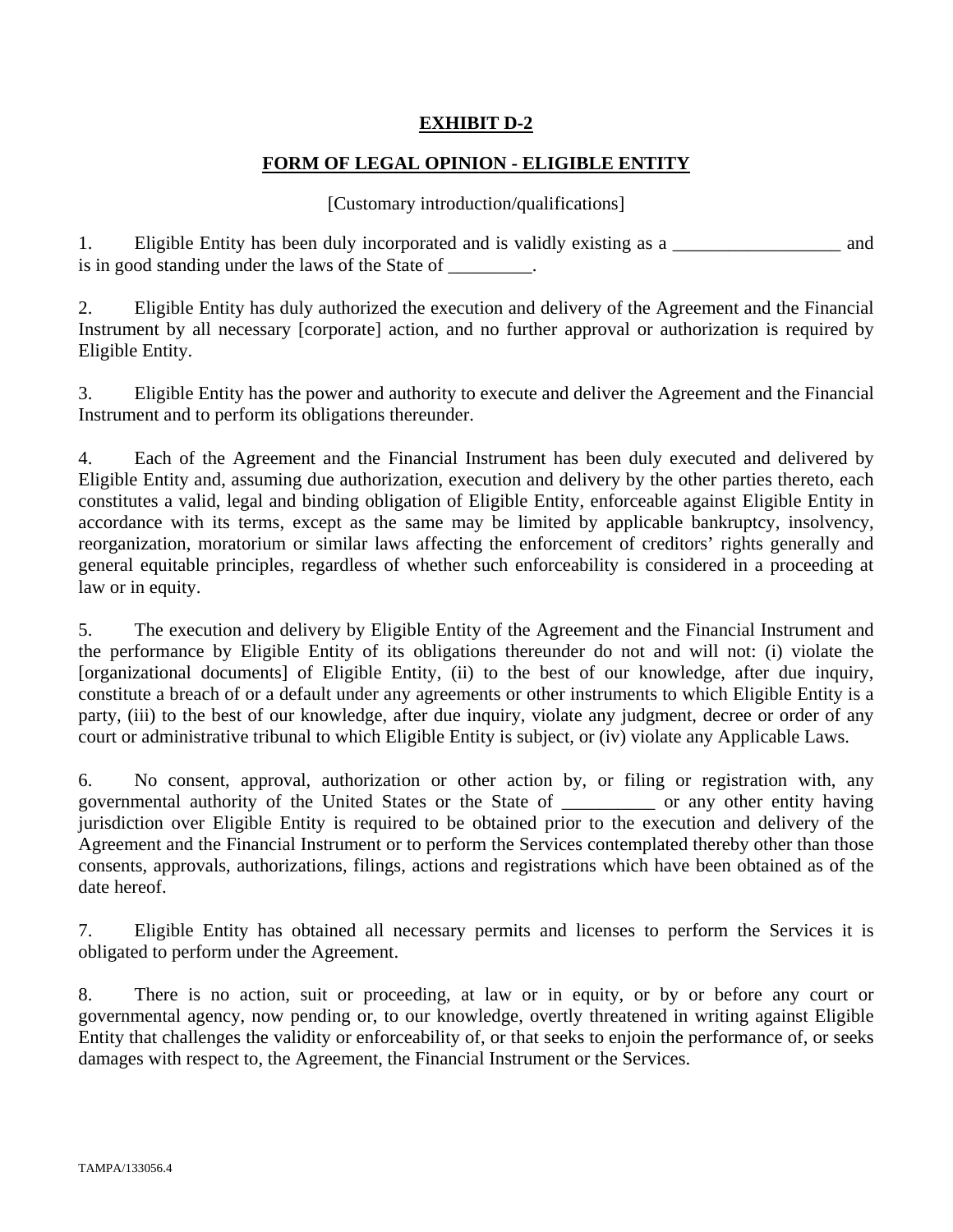#### **SCHEDULE A**

#### **BASIC INFORMATION**

Eligible Entity Information:

Name of the Eligible Entity: Tennessee Housing Development Agency<sup>1</sup>

Corporate or other organizational form: body, politic and corporate; political subdivision and instrumentality of the State of Tennessee, established and existing under the Tennessee Housing Development Agency Act, Tenn. Code Ann. § 13-23-101 et seq.

Jurisdiction of organization: Tennessee

Notice Information:

HFA Information:

Name of HFA: Tennessee Housing Development Agency<sup>1</sup>

Organizational form: body, politic and corporate; political subdivision and instrumentality of the State of Tennessee, established and existing under the Tennessee Housing Development Agency Act, Tenn. Code Ann. § 13-23-101 et seq.

Date of Application: September 1, 2010

1

<sup>&</sup>lt;sup>1</sup> References in the Agreement to the term "HFA" shall mean the Tennessee Housing Development Agency ("THDA") in its capacity as an HFA as such term is used in the Agreement; references in the Agreement to the term "Eligible Entity" shall mean THDA, in its capacity as Eligible Entity as such term is used in the Agreement.

Notwithstanding anything to the contrary in the Agreement, (A) for purposes of Section 4(G) thereof, annual audited financial statements shall be due no later than one hundred eighty (180) days after the end of THDA's fiscal year, and (B) for purposes of Section 7 thereof, the powers and authority of THDA shall be governed and construed in accordance with the laws of the State of Tennessee.

For the avoidance of doubt, THDA has no obligation to ensure that the funds in the Depository Account are collateralized should the amount of money in the account be in excess of the FDIC insurance limits.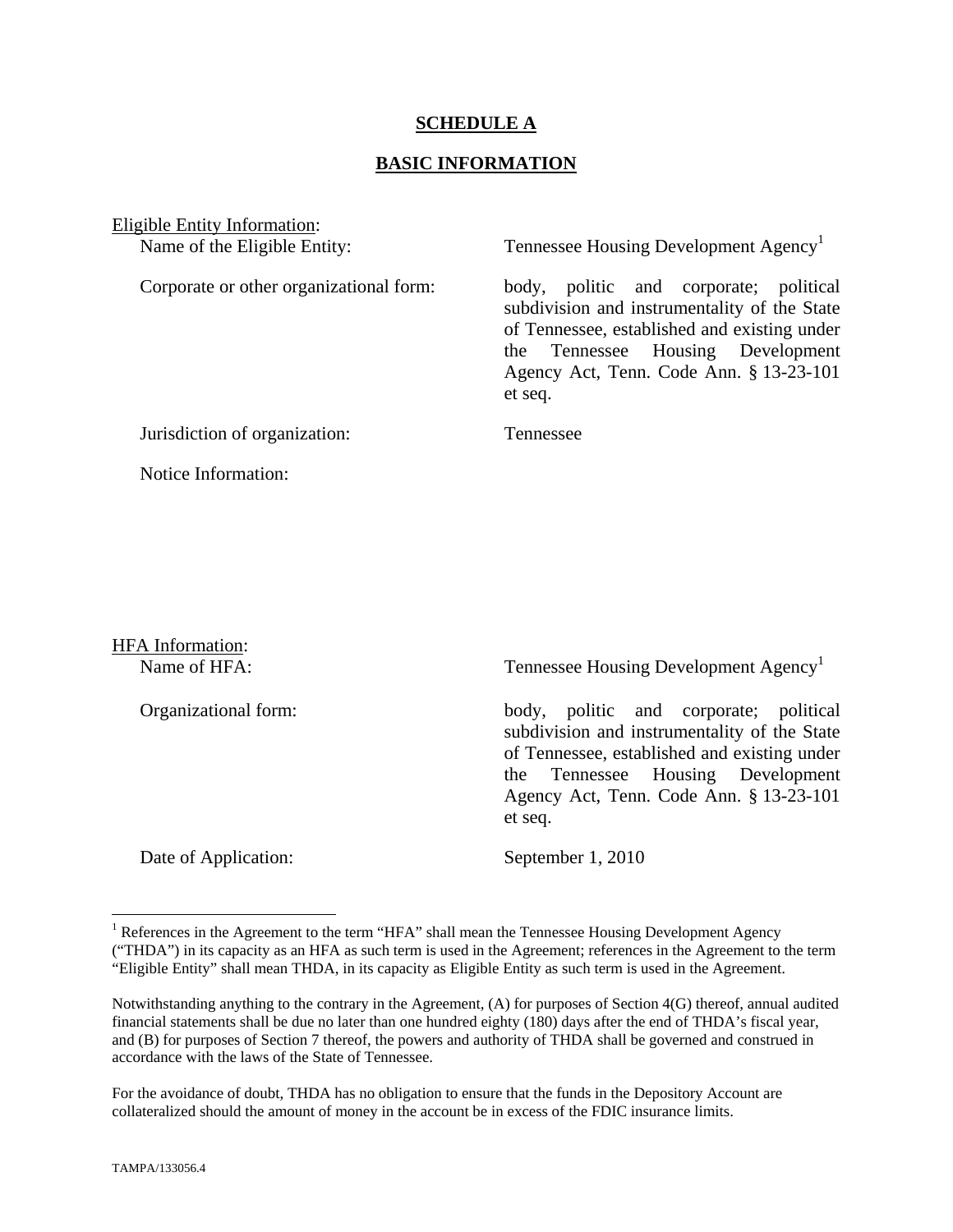Notice Information:

Program Participation Cap: \$81,128,260

Closing Date: September 23, 2010

Eligible Entity Depository Account Information: See account information set forth in the Account Control Agreement between Treasury and Eligible Entity regarding the HHF Program.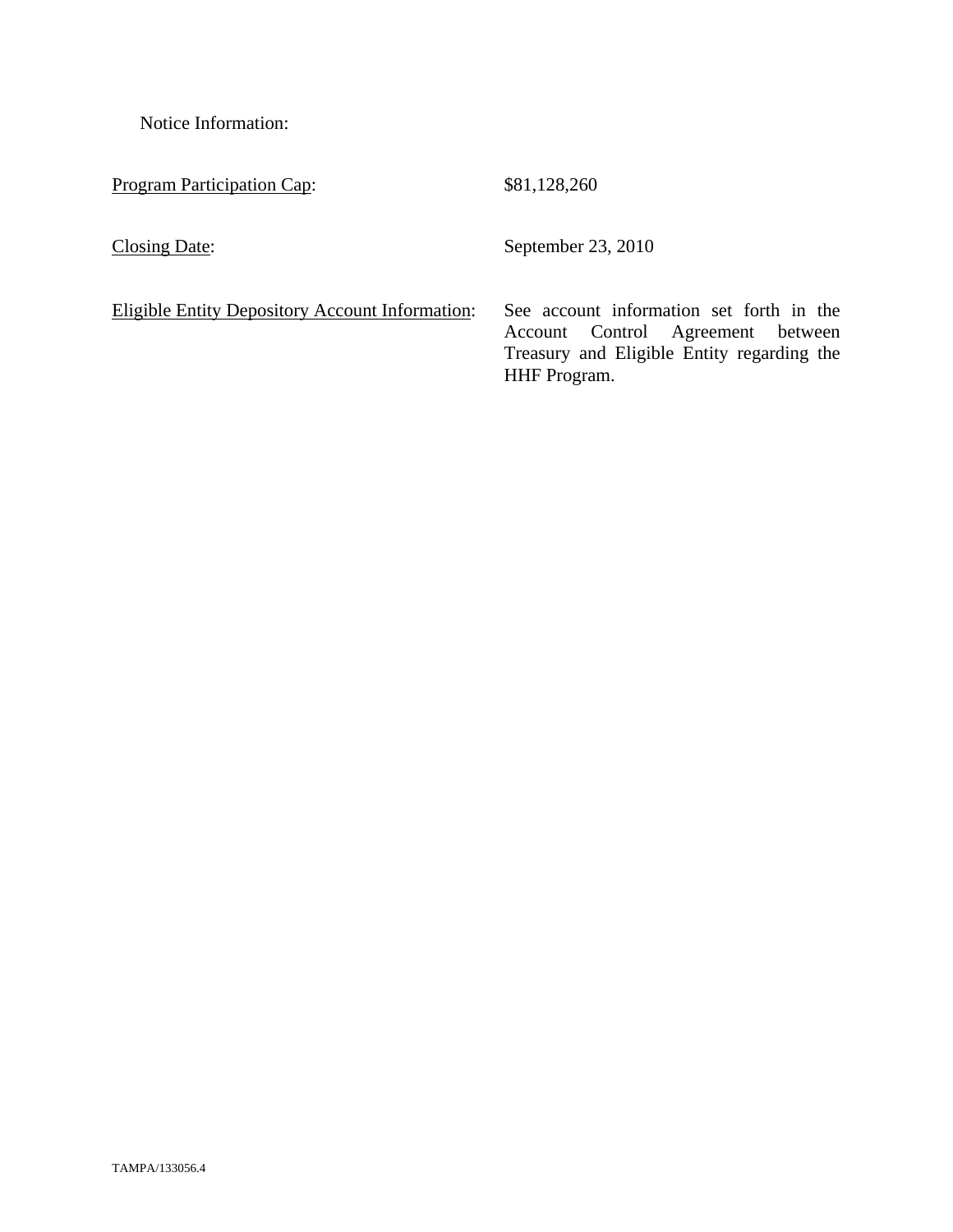#### **SCHEDULE B**

#### **SERVICE SCHEDULES**

The attached Service Schedules (numbered sequentially as Service Schedule B-1, Service Schedule B-2, et seq.) together comprise Schedule B to that certain Commitment to Purchase Financial Instrument and HFA Participation Agreement, entered into as of the Effective Date, by and among the United States Department of the Treasury and the undersigned parties.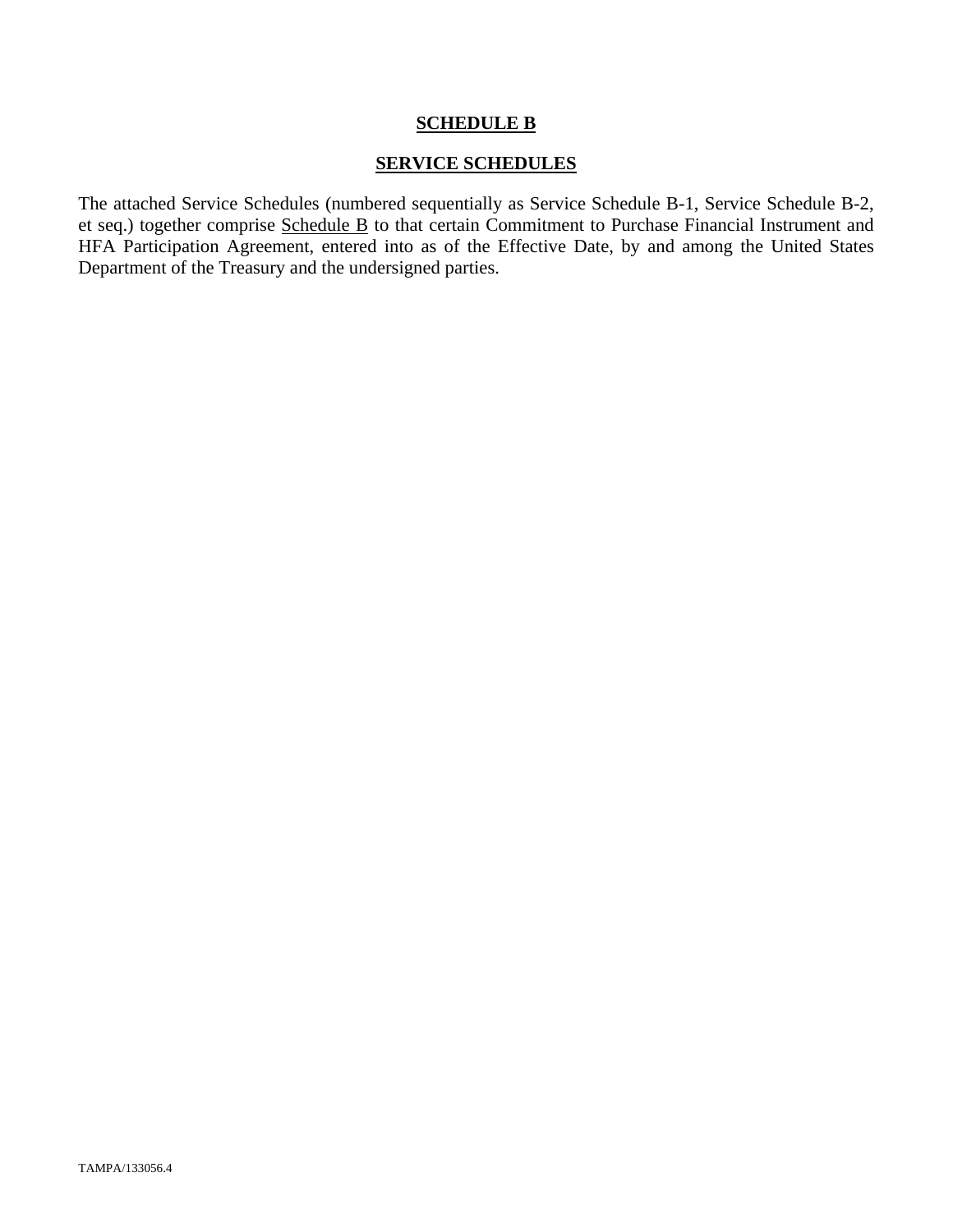# **SCHEDULE B-1**

# **Tennessee Housing Development Agency**

# **Hardest Hit Fund Program (HHFP)**

# **Summary Guidelines**

| 1. | <b>Program Overview</b>                                          | The Tennessee Housing Development Agency (THDA) Hardest<br>Hit Fund Program (HHFP) will provide loans to unemployed or<br>substantially underemployed homeowners who, through no fault<br>of their own, are financially unable to make their mortgage<br>payments and are in danger of losing their homes to foreclosure.<br>Loan proceeds will be used to pay all mortgage and mortgage-<br>related expenses (e.g., property taxes, homeowner insurance,<br>homeowner dues) until the homeowner secures employment or<br>completes training for a new career. Homeowners who have<br>found a new job, but during a period of unemployment<br>accumulated payment arrearages, reinstatement assistance will<br>be available.                                                                                |
|----|------------------------------------------------------------------|-------------------------------------------------------------------------------------------------------------------------------------------------------------------------------------------------------------------------------------------------------------------------------------------------------------------------------------------------------------------------------------------------------------------------------------------------------------------------------------------------------------------------------------------------------------------------------------------------------------------------------------------------------------------------------------------------------------------------------------------------------------------------------------------------------------|
| 2. | <b>Program Goals</b>                                             | assist unemployed, or substantially underemployed,<br>To<br>homeowners to remain in their homes and make monthly<br>payments on their mortgages and mortgage related expenses<br>such as property taxes, homeowner insurance, homeowner dues,<br>past-due<br>and/or<br>mortgage payments<br>(arrearages)<br>that<br>accumulated during a period of unemployment (or substantial<br>underemployment) so that they may avoid delinquency and<br>foreclosure.                                                                                                                                                                                                                                                                                                                                                  |
| 3. | <b>Target Population /</b><br><b>Areas</b>                       | This program will be available in all Tennessee counties.<br>THDA will provide additional assistance over a longer period of<br>time to eligible homeowners living in targeted or "hardest hit"<br>counties, defined as those counties showing greater than average<br>distress based on a combination of unemployment rate, the<br>percent of the state's foreclosures in that county, and<br>delinquency rates. Twenty-nine counties were chosen as targeted<br>based on the fact that they scored high on two of three factors, as<br>follows: having an unemployment rate at or above the state<br>average rate, having a high percentage of the state's foreclosure<br>filings (in the 75th percentile of counties), having<br>a high<br>delinquency rate (again, in the 75th percentile of counties). |
| 4. | <b>Program Allocation</b><br>(Excluding<br><b>Administrative</b> | \$70,543,848.60                                                                                                                                                                                                                                                                                                                                                                                                                                                                                                                                                                                                                                                                                                                                                                                             |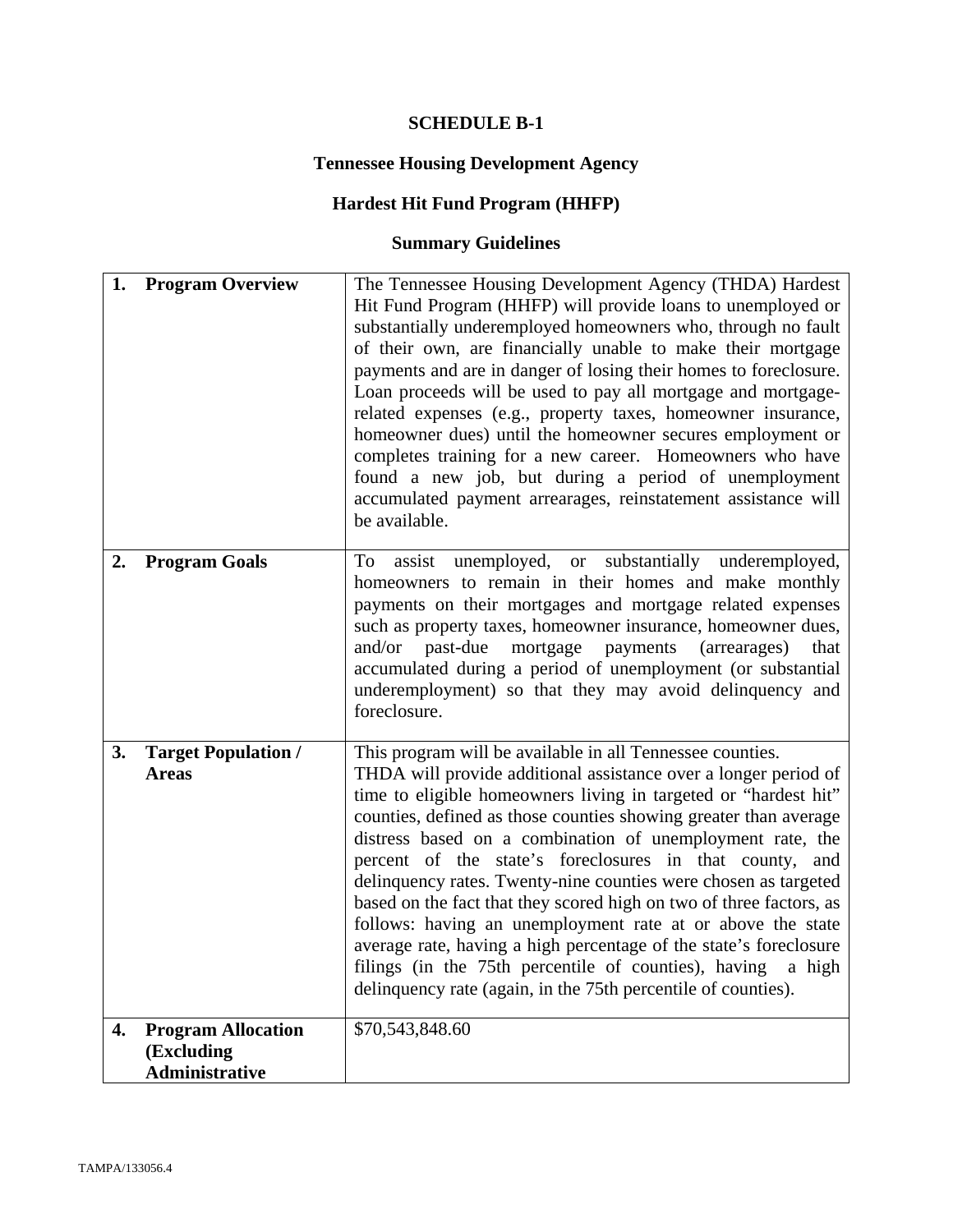|    | <b>Expenses</b> )                       |                                                                                                                                                                                                                                                                                                                                                                                                                                                                                                                                                                                                                                                                                                                                                                                                                                                                                                                                                                                          |
|----|-----------------------------------------|------------------------------------------------------------------------------------------------------------------------------------------------------------------------------------------------------------------------------------------------------------------------------------------------------------------------------------------------------------------------------------------------------------------------------------------------------------------------------------------------------------------------------------------------------------------------------------------------------------------------------------------------------------------------------------------------------------------------------------------------------------------------------------------------------------------------------------------------------------------------------------------------------------------------------------------------------------------------------------------|
| 5. | <b>Borrower Eligibility</b><br>Criteria | Unemployed or substantially underemployed homeowners who,<br>through no fault of their own, are unable to make their mortgage<br>payments and are at risk of foreclosure. Homeowners will be<br>required to provide a financial hardship affidavit with<br>appropriate documentation as to the cause of their hardship. For<br>most homeowners, this will be documentation from the<br>Department of Labor and Workforce Development confirming a<br>job loss and receipt of unemployment benefits. If information<br>from the Department of Labor and Workforce Development is<br>unavailable, a notarized letter from the former employer<br>indicating job loss was not the fault of the borrower will serve as<br>a substitute. Self-employed borrowers will be required to<br>submit prior tax returns and a current profit and loss statement to<br>show a loss of income. Homeowners will be required to provide<br>continual documentation certifying to their ongoing hardship. |
|    |                                         | Employed homeowners who have previously been unemployed<br>or substantially underemployed and who are delinquent because<br>of arrearages accumulated during such period of unemployment<br>or substantial underemployment, but who can resume future<br>payments without additional assistance.                                                                                                                                                                                                                                                                                                                                                                                                                                                                                                                                                                                                                                                                                         |
|    |                                         | Substantially underemployed homeowners whose income has<br>been reduced by 50% or more.                                                                                                                                                                                                                                                                                                                                                                                                                                                                                                                                                                                                                                                                                                                                                                                                                                                                                                  |
|    |                                         | The event or incident which results in unemployment or<br>substantially underemployment must have occurred after<br>January 1, 2008.                                                                                                                                                                                                                                                                                                                                                                                                                                                                                                                                                                                                                                                                                                                                                                                                                                                     |
|    |                                         | History of timely mortgage payments prior to the job<br>loss/reduction of income.                                                                                                                                                                                                                                                                                                                                                                                                                                                                                                                                                                                                                                                                                                                                                                                                                                                                                                        |
|    |                                         | Principal, Interest, Taxes and Insurance >31% of household<br>income after job loss/reduction of income.                                                                                                                                                                                                                                                                                                                                                                                                                                                                                                                                                                                                                                                                                                                                                                                                                                                                                 |
|    |                                         | Asset test: Borrower must not have >6 months reserves                                                                                                                                                                                                                                                                                                                                                                                                                                                                                                                                                                                                                                                                                                                                                                                                                                                                                                                                    |
|    |                                         | Borrower must be a low or moderate income homeowner<br>(maximum \$74,980 household income).                                                                                                                                                                                                                                                                                                                                                                                                                                                                                                                                                                                                                                                                                                                                                                                                                                                                                              |
|    |                                         | Eligibility for program assistance will be determined primarily<br>by participating foreclosure prevention partners using THDA<br>underwriting criteria stated above.                                                                                                                                                                                                                                                                                                                                                                                                                                                                                                                                                                                                                                                                                                                                                                                                                    |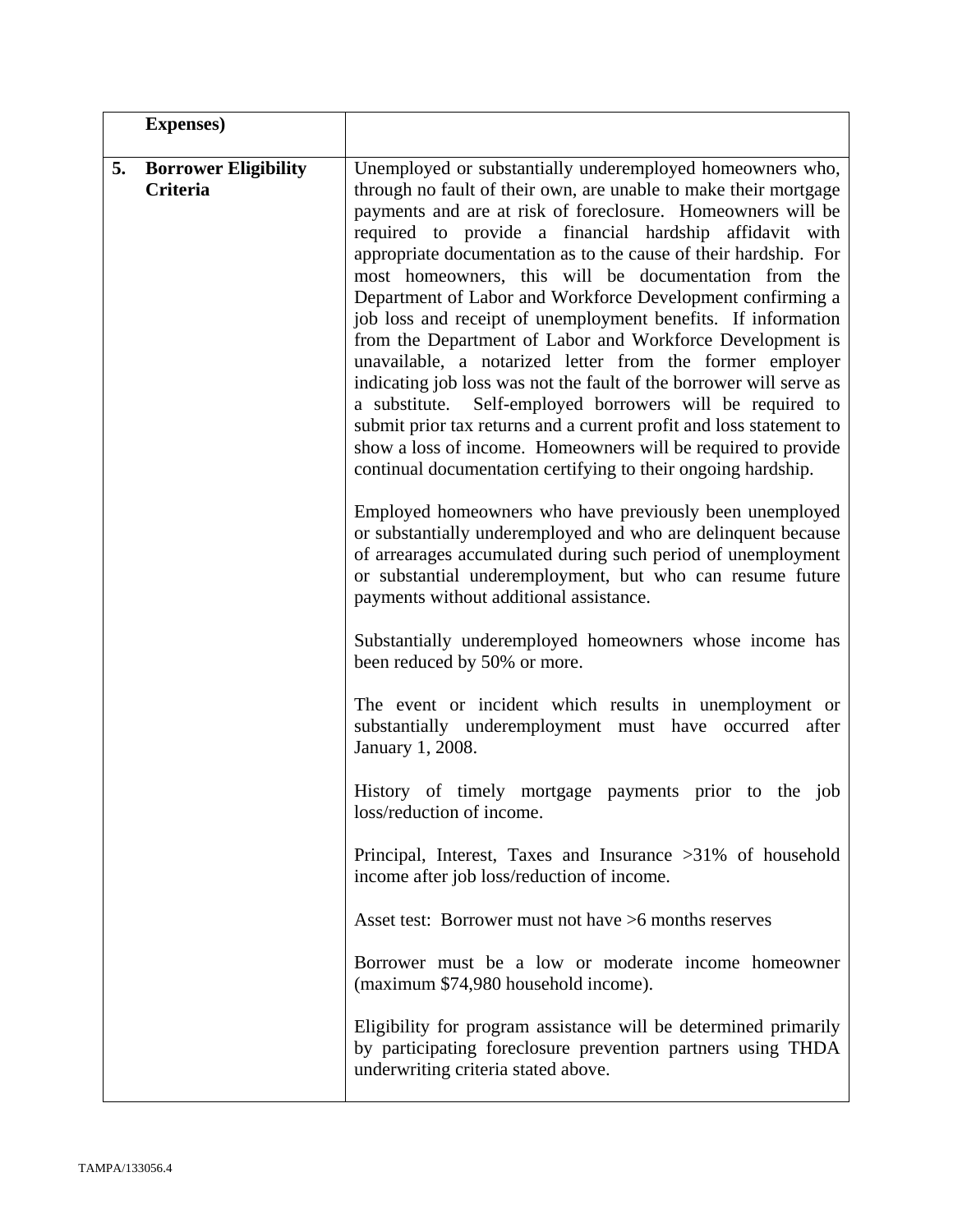|    |                                                       | Funds will be allocated on a first come/approved, first served<br>basis.                                                                                                                                                                                                                                                                                                                                                                                                                                                                                                                                                                                                                                                                                                                                                                                                                                                                                                                                                                                                                                          |
|----|-------------------------------------------------------|-------------------------------------------------------------------------------------------------------------------------------------------------------------------------------------------------------------------------------------------------------------------------------------------------------------------------------------------------------------------------------------------------------------------------------------------------------------------------------------------------------------------------------------------------------------------------------------------------------------------------------------------------------------------------------------------------------------------------------------------------------------------------------------------------------------------------------------------------------------------------------------------------------------------------------------------------------------------------------------------------------------------------------------------------------------------------------------------------------------------|
| 6. | <b>Property / Loan</b><br><b>Eligibility Criteria</b> | Existing single-family homes or condominiums (attached or<br>detached) including manufactured homes on foundations<br>permanently affixed to real estate owned by the borrower.<br>Tennessee owner-occupied, primary residences only.                                                                                                                                                                                                                                                                                                                                                                                                                                                                                                                                                                                                                                                                                                                                                                                                                                                                             |
| 7. | <b>Program Exclusions</b>                             | Total Unpaid Principal Balances $> $226,100$                                                                                                                                                                                                                                                                                                                                                                                                                                                                                                                                                                                                                                                                                                                                                                                                                                                                                                                                                                                                                                                                      |
|    |                                                       | Manufactured Homes not considered real property                                                                                                                                                                                                                                                                                                                                                                                                                                                                                                                                                                                                                                                                                                                                                                                                                                                                                                                                                                                                                                                                   |
|    |                                                       | Non-legal U.S. resident                                                                                                                                                                                                                                                                                                                                                                                                                                                                                                                                                                                                                                                                                                                                                                                                                                                                                                                                                                                                                                                                                           |
| 8. | <b>Structure of Assistance</b>                        | 0%<br>deferred-payment, forgivable,<br>interest,<br>non-recourse,<br>subordinate loan. A forgiveness clause will reduce the loan<br>amount by 20% a year for every year the borrower stays in the<br>home up until 5 years. At the end of 5 years the note will be<br>considered satisfied and THDA will release the lien securing the<br>note.<br>Loan funds are due and payable if property is sold, refinanced or<br>no longer owner occupied and there are sufficient equity<br>proceeds available (unless otherwise prohibited under applicable<br>federal law).<br>All deferred, subordinate mortgages will be evidenced by a<br>Home Equity Line of Credit promissory note and secured by a<br>deed of trust on the property. Borrowers will be required to sign<br>and acknowledge via written agreement indicating the program<br>guidelines.<br>Any funds returned according to established program guidelines<br>will be recaptured and used to assist additional homeowners<br>through December 31, 2017. After December 31, 2017, any<br>remaining or recaptured funds will be returned to Treasury. |
| 9. | <b>Per Household</b><br><b>Assistance</b>             | Maximum amount available per homeowner:<br>Standard benefit counties: \$12,000 up to 12 months<br>Targeted benefit counties: \$18,000 up to 18 months<br>There is no maximum monthly payment amount; however, total loan<br>amount cannot exceed applicable benefit.                                                                                                                                                                                                                                                                                                                                                                                                                                                                                                                                                                                                                                                                                                                                                                                                                                              |
|    | 10. Duration of Assistance                            | Homeowners may receive assistance up to a maximum of 12 or<br>18 months (depending on county). Should a homeowner<br>become reemployed within the applicable period, the                                                                                                                                                                                                                                                                                                                                                                                                                                                                                                                                                                                                                                                                                                                                                                                                                                                                                                                                          |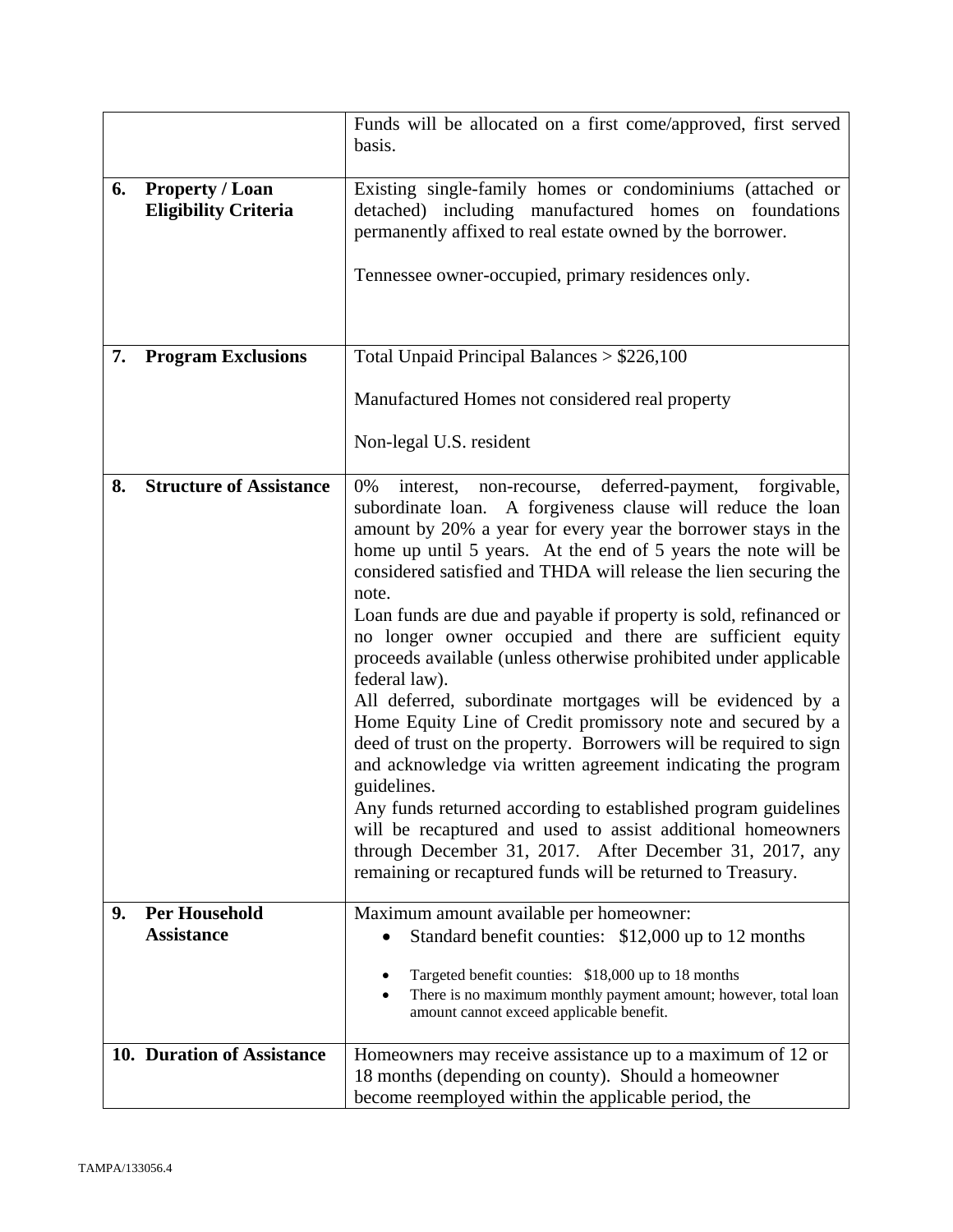|                           | homeowner may continue receiving assistance for up to an<br>additional 2 months after reemployment. Additionally, if a |
|---------------------------|------------------------------------------------------------------------------------------------------------------------|
|                           | homeowner becomes reemployed within the applicable period                                                              |
|                           | and the homeowner's mortgage payment exceeds 31% of their                                                              |
|                           | current income, they are eligible for continued assistance.                                                            |
|                           |                                                                                                                        |
|                           | Any reinstatement assistance shall be made in one payment.                                                             |
| 11. Estimated Number of   | 5,015 homeowners over the next 3 years with an average loan                                                            |
| Participating             | amount of \$14,640. Recaptured funds will be recycled and used                                                         |
| <b>Households</b>         | for additional homeowners which could extend the program                                                               |
|                           | until as late as December 31, 2017.                                                                                    |
| 12. Program Inception /   | Program will begin serving the targeted, hardest hit counties                                                          |
| <b>Duration</b>           | December 1, 2010. Subsequently, on February 1, 2011, the                                                               |
|                           | Standard benefit counties will become eligible for the program.                                                        |
|                           | Program is expected to run until December 31, 2013, but will                                                           |
|                           | continue until all funds are exhausted. Recaptured funds will be                                                       |
|                           | recycled and used for additional homeowners which could                                                                |
|                           | extend the program until as late as December 31, 2017.                                                                 |
| 13. Program Interactions  | Borrowers are eligible for THDA's Great Save loan program                                                              |
| with Other HFA            | through December 31, 2010, in order to refinance their existing                                                        |
| <b>Programs</b>           | sub-prime, ARM originated prior to January 1, 2008.                                                                    |
|                           |                                                                                                                        |
| 14. Program Interactions  | Borrowers can receive HAMP assistance (including UP program                                                            |
| with HAMP                 | assistance) prior to or after receiving Hardest Hit Fund                                                               |
|                           | assistance.                                                                                                            |
| 15. Program Leverage with | None                                                                                                                   |
| <b>Other Financial</b>    |                                                                                                                        |
| <b>Resources</b>          |                                                                                                                        |
|                           |                                                                                                                        |
| 16. Qualify as an         | $\boxtimes$ Yes<br>$\square$ No                                                                                        |
| Unemployment              |                                                                                                                        |
| Program                   |                                                                                                                        |
|                           |                                                                                                                        |